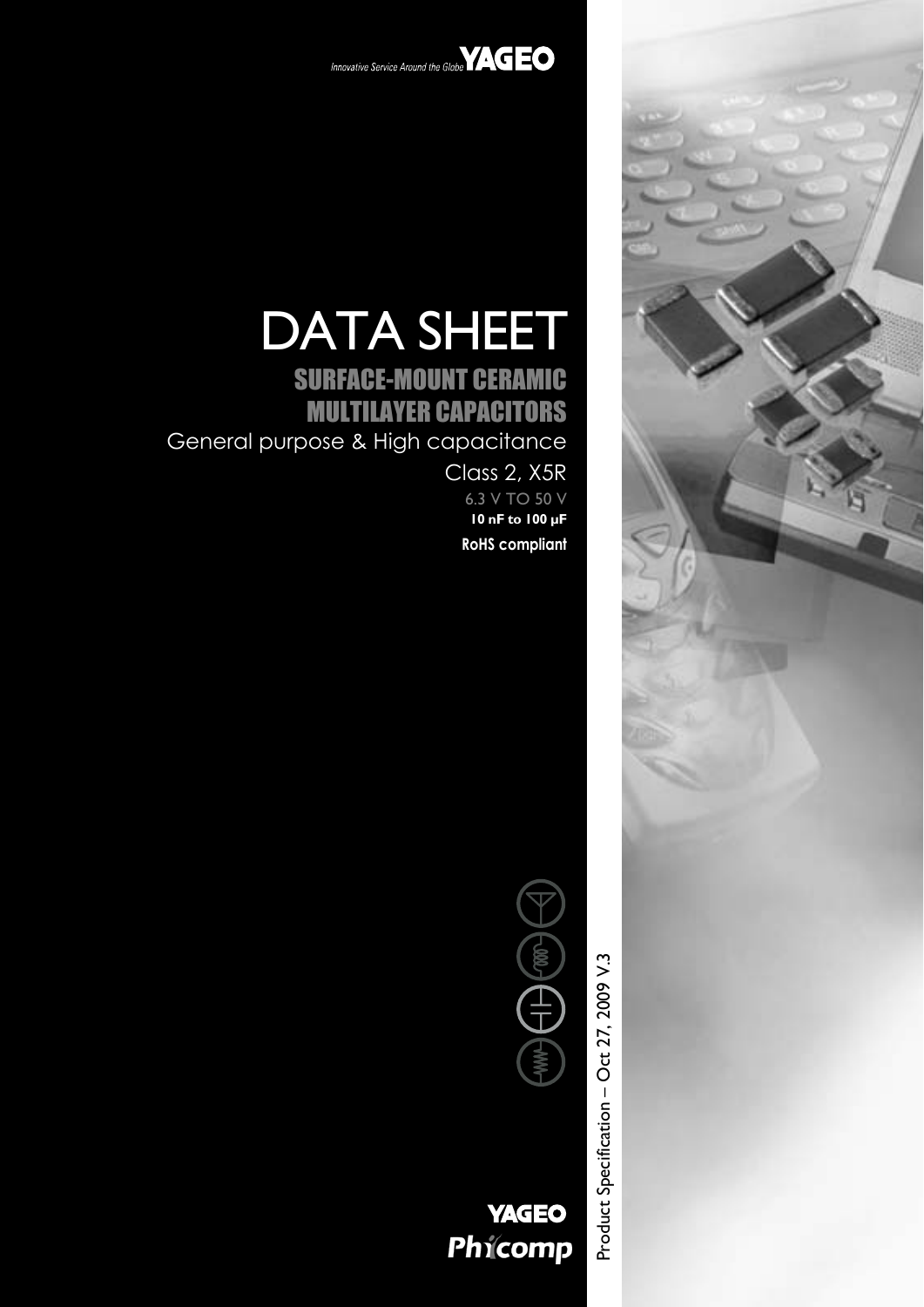2

Surface-Mount Ceramic Multilayer Capacitors  $|$  General Purpose & High Cap.  $|$   $\times$ sr  $|$  6.3 V to 50 V  $\overline{18}$ 

#### SCOPE

This specification describes X5R series chip capacitors with leadfree terminations.

#### **APPLICATIONS**

- PCs, Hard disk, Game PCs
- Power supplies
- · DVDs, Camcorders
- Mobile phones
- Data processing

#### FEATURES

- Supplied in tape on reel
- Nickel-barrier end termination
- RoHS compliant
- Halogen Free compliant

### ORDERING INFORMATION - GLOBAL PART NUMBER, PHYCOMP

#### CTC & 12NC

All part numbers are identified by the series, size, tolerance, TC material, packing style, voltage, process code, termination and capacitance value.

#### **YAGEO BRAND ordering code**

#### **GLOBAL PART NUMBER (PREFERRED)**

| CC XXXX X X X5R X BB XXX |  |     |  |     |
|--------------------------|--|-----|--|-----|
| $(1)$ $(2)$ $(3)$        |  | (4) |  | (5) |

#### (1) SIZE – INCH BASED (METRIC)

| 0201 (0603) |
|-------------|
| 0402 (1005) |
| 0603 (1608) |
| 0805 (2012) |
| 1206 (3216) |
| 1210 (3225) |
| 1812 (4532) |

#### (2) TOLERANCE

 $K = \pm 10\%$ 

 $M = \pm 20%$ 

#### (3) PACKING STYLE

- R = Paper taping reel; Reel 7 inch
- $K =$  Blister taping reel; Reel 7 inch
- P = Paper taping reel; Reel 13 inch
- $F =$  Blister taping reel; Reel 13 inch
- $C =$  Bulk case

#### (4) RATED VOLTAGE

- $4 = 4 V$
- $5 = 6.3 V$
- $6 = 10 V$
- $7 = 16 V$
- $8 = 25$  V
- $9 = 50 V$

#### (5) CAPACITANCE VALUE

2 significant digits+number of zeros

The 3rd digit signifies the multiplying factor, and letter R is decimal point

Example:  $103 = 10 \times 10^3 = 10,000 \text{ pF} = 10 \text{ nF}$ 

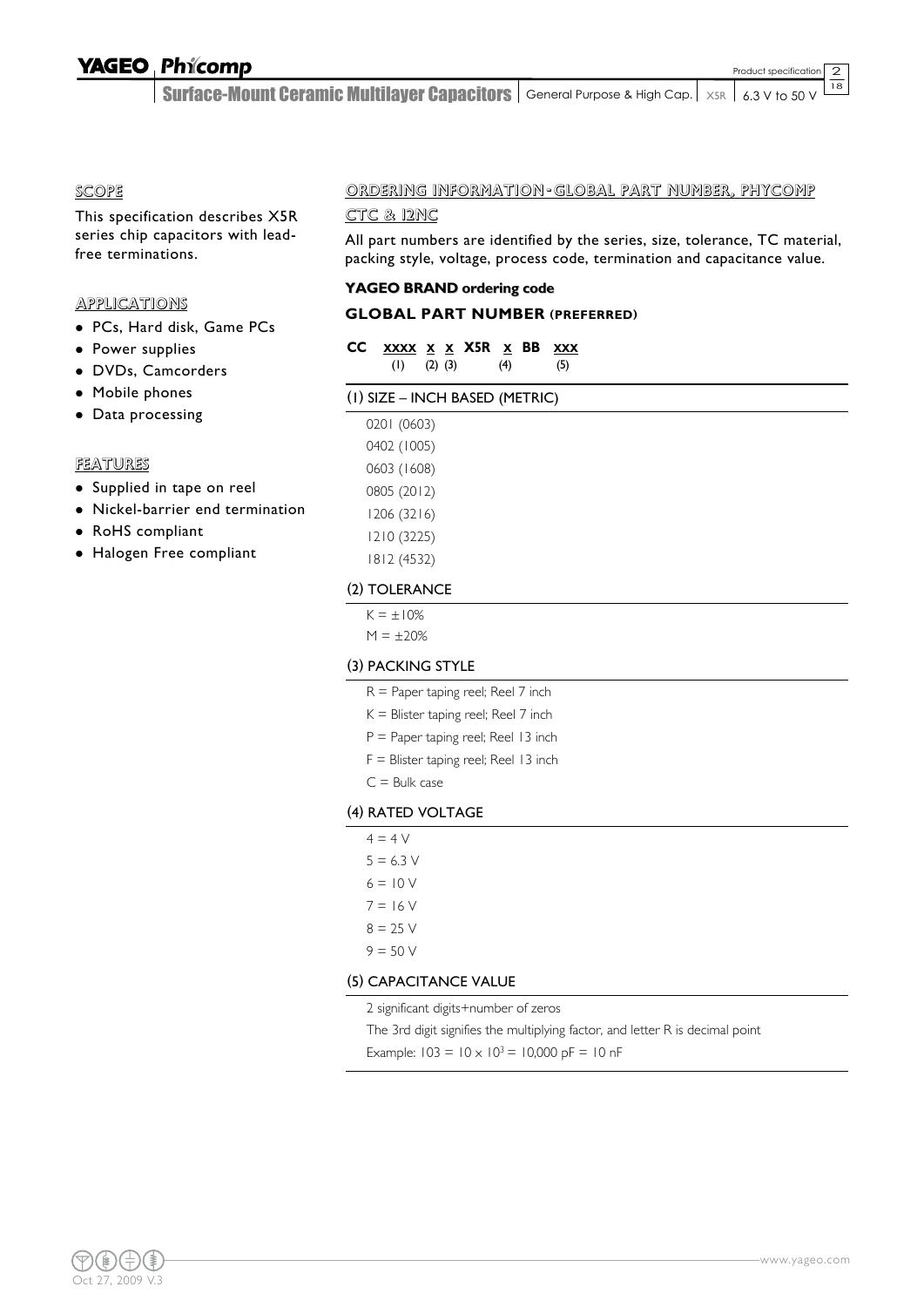Surface-Mount Ceramic Multilayer Capacitors  $|$  General Purpose & High Cap.  $|$   $\times$ sr  $|$  6.3 V to 50 V  $\overline{18}$ 

#### **PHYCOMP BRAND ordering codes**

GLOBAL PART NUMBER (preferred), PHYCOMP CTC (for North America) and 12NC (traditional) codes are acceptable to order Phycomp brand products.

#### **GLOBAL PART NUMBER (PREFERRED)**

For detailed information of GLOBAL PART NUMBER and ordering example, please refer to page 2.

#### **12NC CODE**



#### **PHYCOMP CTC CODE (FOR NORTH AMERICA)**

#### Ä Example: 06032B225M5B20D

| 0603                                                   | 2B             | 225                                                                                                                                                                                                                                                  | M                                | 5                                                                                | B           | $\overline{2}$                                                                                                                        | $\overline{0}$   | $\mathsf{D}$       |
|--------------------------------------------------------|----------------|------------------------------------------------------------------------------------------------------------------------------------------------------------------------------------------------------------------------------------------------------|----------------------------------|----------------------------------------------------------------------------------|-------------|---------------------------------------------------------------------------------------------------------------------------------------|------------------|--------------------|
| Size<br>code                                           | Temp.<br>Char. | Capacitance<br>in $pF$                                                                                                                                                                                                                               | Tolerance                        | Voltage                                                                          | Termination | Packing                                                                                                                               | Marking          | Range identifier   |
| 0201<br>0402<br>0603<br>0805<br>1206<br>1210<br>$1812$ | $2B = X5R$     | $101 = 100$ pF; the<br>third digit signifies<br>the multiplying<br>factor:<br>$0 = x$<br>$= \times 10$<br>$2 = \times 100$<br>$3 = \times 1,000$<br>$4 = \times 10,000$<br>$5 = \times 100,000$<br>$6 = \times 1,000,000$<br>$7 = \times 10,000,000$ | $K = \pm 10\%$<br>$M = \pm 20\%$ | $4 = 4 V$<br>$5 = 6.3 V$<br>$6 = 10 V$<br>$7 = 16 V$<br>$8 = 25 V$<br>$9 = 50 V$ | $B = NiSn$  | $2 = 180$ mm<br>7" paper<br>$3 = 330$ mm<br>13" paper<br>$B = 180$ mm<br>7" blister<br>$F = 330$ mm<br>13" blister<br>$P =$ Bulk case | $0 =$ no marking | $D = Class 2 MLCC$ |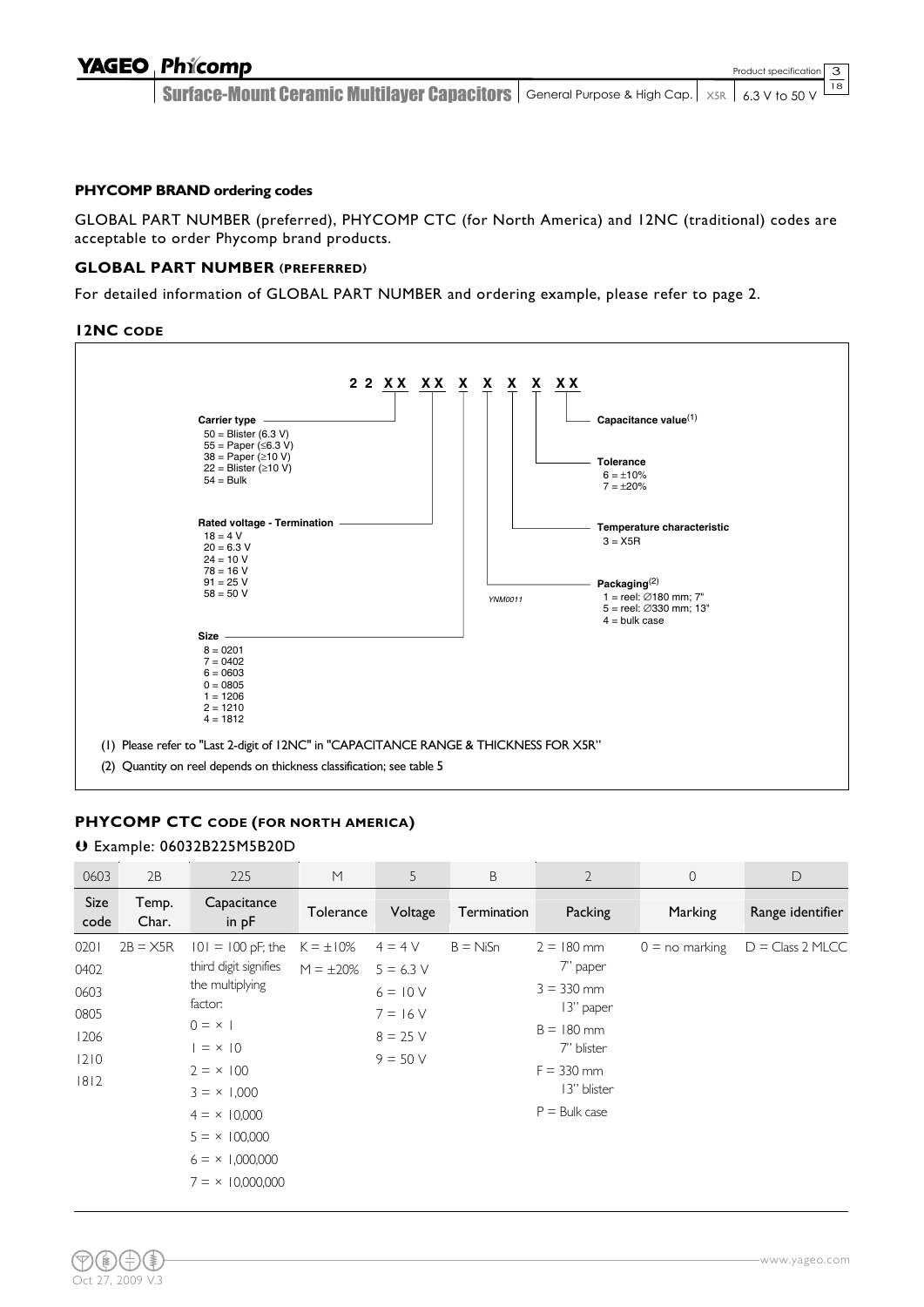Product specification

4

Surface-Mount Ceramic Multilayer Capacitors  $|$  General Purpose & High Cap.  $|$   $\times$ sr  $|$  6.3 V to 50 V  $\overline{18}$ 

#### CONSTRUCTION

The capacitor consists of a rectangular block of ceramic dielectric in which a number of interleaved metal electrodes are contained. This structure gives rise to a high capacitance per unit volume.

The inner electrodes are connected to the two end terminations and finally covered with a layer of plated tin (NiSn). The terminations are lead-free. A cross section of the structure is shown in Fig.1.



| terminations                                                         |  |
|----------------------------------------------------------------------|--|
|                                                                      |  |
| electrodes                                                           |  |
| <b>MLB457</b>                                                        |  |
| ceramic material<br>                                                 |  |
| Surface mounted multilayer ceramic capacitor construction<br>-Fig. I |  |

| For outlines see fig. 2<br>-Table I |                               |                               |              |                    |      |            |  |  |  |
|-------------------------------------|-------------------------------|-------------------------------|--------------|--------------------|------|------------|--|--|--|
|                                     |                               |                               |              | $L_2$ / $L_3$ (mm) |      | $L_4$ (mm) |  |  |  |
| <b>TYPE</b>                         | $L_1$ (mm)                    | $W$ (mm)                      | T(MM)        | min.               | max. | min.       |  |  |  |
| 0201                                | $0.6 \pm 0.03$                | $0.3 \pm 0.03$                |              | 0.10               | 0.20 | 0.20       |  |  |  |
| 0402                                | $1.0 \pm 0.05$                | $0.5 \pm 0.05$                |              | 0.20               | 0.30 | 0.40       |  |  |  |
| 0603                                | $1.6 \pm 0.10$                | $0.8 \pm 0.10$                |              | 0.20               | 0.60 | 0.40       |  |  |  |
| 0805                                | $2.0 \pm 0.10^{(1)}$          | $1.25 \pm 0.10^{(1)}$         |              | 0.25               | 0.75 | 0.55       |  |  |  |
|                                     | $2.0 \pm 0.20$ <sup>(2)</sup> | $1.25 \pm 0.20$ (2)           |              |                    |      |            |  |  |  |
| 1206                                | $3.2 \pm 0.15$ <sup>(1)</sup> | $1.6 \pm 0.15$ <sup>(1)</sup> | Refer to     | 0.25               | 0.75 | 1.40       |  |  |  |
|                                     | 3.2 $\pm$ 0.20 $(2)$          | $1.6 \pm 0.20$ (2)            | table 2 to 4 |                    |      |            |  |  |  |
|                                     | 3.2 $\pm$ 0.20 $(1)$          | $2.5 \pm 0.20$ (1)            |              |                    |      |            |  |  |  |
| 1210                                | 3.2 $\pm$ 0.30 (2)            | $2.5 \pm 0.30^{(2)}$          |              | 0.25               | 0.75 | 1.40       |  |  |  |
|                                     | 3.2 $\pm$ 0.40 <sup>(3)</sup> | $2.5 \pm 0.30^{(3)}$          |              |                    |      |            |  |  |  |
| 1812                                | 4.5 $\pm$ 0.20 <sup>(1)</sup> | $3.2 \pm 0.20$                |              | 0.25               | 0.75 | 2.20       |  |  |  |
|                                     | 4.5 $\pm$ 0.40 <sup>(2)</sup> |                               |              |                    |      |            |  |  |  |

#### **OUTLINES**



#### **NOTE**

1. Dimension for size 0805 to 1812, C < 1 µF

2. Dimension for size 0805 to 1812,  $C \ge 1$  µF

3. Dimension for size 1210,  $C = 100 \mu F$ 

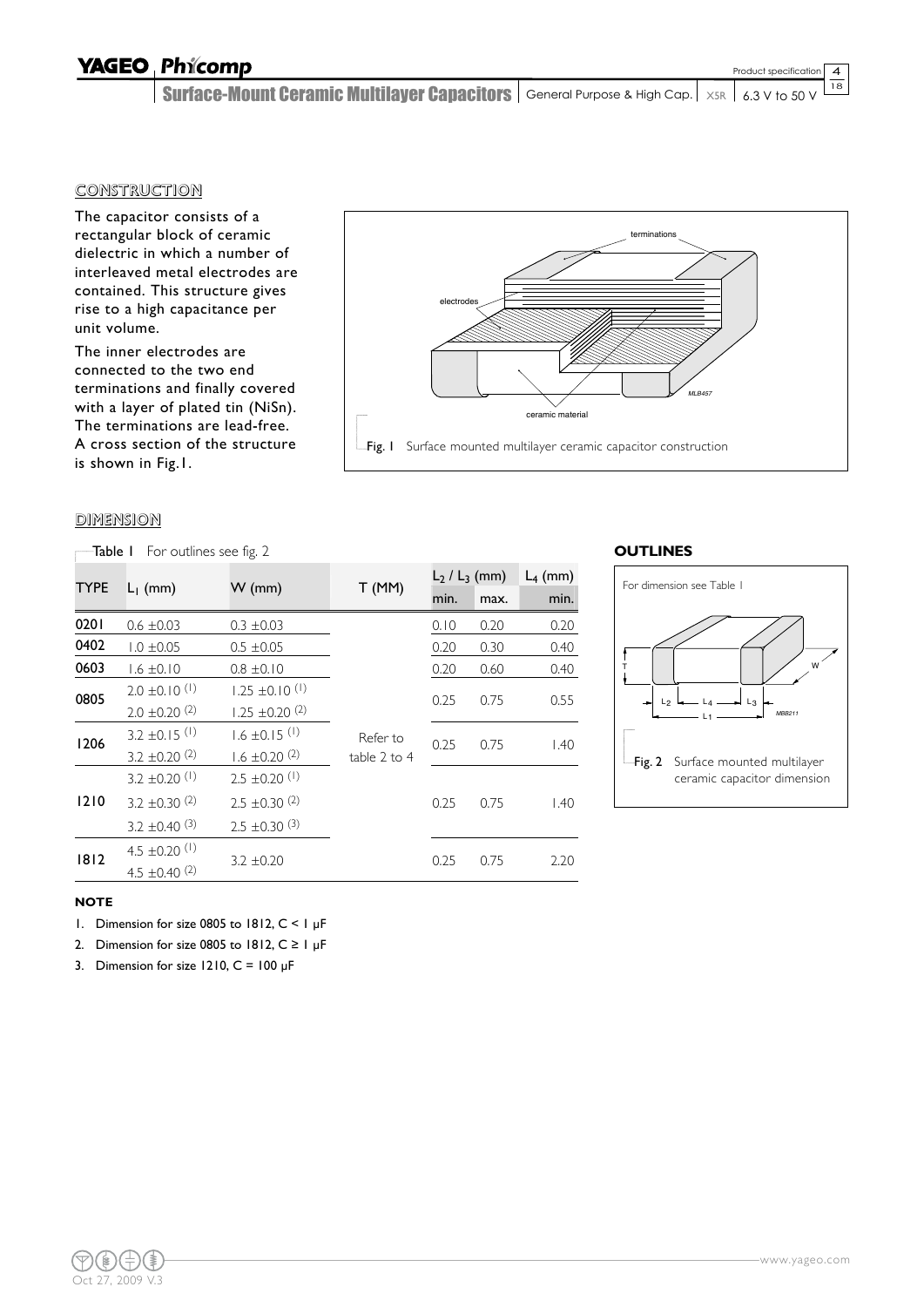Product specification

5

Surface-Mount Ceramic Multilayer Capacitors  $|$  General Purpose & High Cap.  $|$   $\times$ sr  $|$  6.3 V to 50 V 18

|             | Table 2 Sizes from 0201 to 0402 |                |                |                |                |                |                |                |
|-------------|---------------------------------|----------------|----------------|----------------|----------------|----------------|----------------|----------------|
| CAP.        | Last 2-digit of                 | 0201           |                |                | 0402           |                |                |                |
|             | I <sub>2</sub> NC               | $6.3 V$        | $10V$          | 16V            | 6.3V           | 10V            | 16V            | 25 V           |
| 10 nF       | $36\,$                          |                | $0.3 \pm 0.03$ | $0.3 \pm 0.03$ |                |                |                |                |
| 15 nF       | $38\,$                          |                |                |                |                |                |                |                |
| $22$ nF     | 41                              |                |                |                |                |                |                |                |
| 33 nF       | 43                              | $0.3 \pm 0.03$ |                |                |                | $0.5 \pm 0.05$ |                |                |
| 47nF        | $45\,$                          |                |                |                |                |                |                | $0.5 \pm 0.05$ |
| 68 nF       | $47\,$                          |                |                |                |                |                | $0.5 \pm 0.05$ |                |
| 100 nF      | 49                              |                | $0.3 \pm 0.03$ |                |                |                |                |                |
| 150 nF      | 52                              |                |                |                |                |                |                |                |
| 220 nF      | 54                              |                |                |                | $0.5 \pm 0.05$ |                |                |                |
| 330 nF      | 56                              |                |                |                |                |                |                |                |
| 470 nF      | 58                              |                |                |                |                |                |                |                |
| 680 nF      | $61$                            |                |                |                |                |                |                |                |
| $1.0 \mu F$ | 63                              |                |                |                |                |                |                |                |
| $2.2 \mu F$ | 67                              |                |                |                |                |                |                |                |
| $4.7 \mu F$ | $72\,$                          |                |                |                |                |                |                |                |
| $10 \mu F$  | $76\,$                          |                |                |                |                |                |                |                |
| $22 \mu F$  | $8\,$ l                         |                |                |                |                |                |                |                |
| 47 µF       | 85                              |                |                |                |                |                |                |                |
| 100 µF      | 89                              |                |                |                |                |                |                |                |

### CAPACITANCE RANGE & THICKNESS FOR X5R

#### **NOTE**

1. Values in shaded cells indicate thickness class in mm

2. Capacitance value of non E-6 series is on request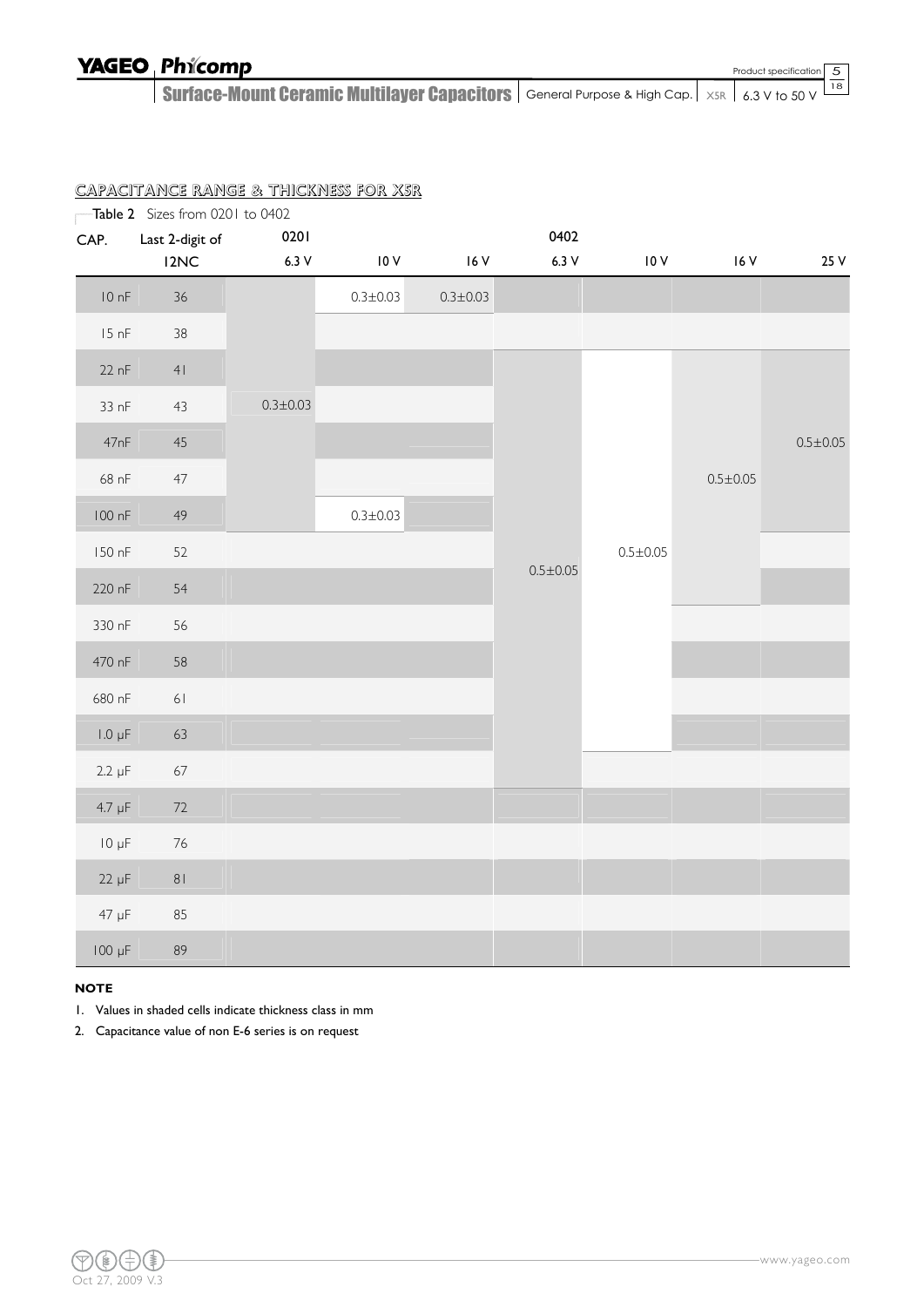Product specification

6

Surface-Mount Ceramic Multilayer Capacitors  $|$  General Purpose & High Cap.  $|$   $\times$ sr  $|$  6.3 V to 50 V 18

|             | Table 3 Sizes from 0603 to 0805 |                |                  |               |             |                |                |                |                |  |  |                |
|-------------|---------------------------------|----------------|------------------|---------------|-------------|----------------|----------------|----------------|----------------|--|--|----------------|
| CAP.        | Last 2-digit of                 | 0603           |                  |               |             | 0805           |                |                |                |  |  |                |
|             | I <sub>2</sub> NC               | $6.3V$         | $10\,\mathrm{V}$ | $16V$         | 25 V        | 6.3V           | 10V            | $16V$          | 25 V           |  |  |                |
| 10 nF       | $36\,$                          |                |                  |               |             |                |                |                |                |  |  |                |
| 15 nF       | 38                              |                |                  |               |             |                |                |                |                |  |  |                |
| 22 nF       | 41                              |                |                  |               |             |                |                |                |                |  |  |                |
| 33 nF       | 43                              |                |                  |               |             |                |                |                |                |  |  |                |
| 47nF        | $45\,$                          |                |                  |               |             |                |                |                |                |  |  |                |
| 68 nF       | $47\,$                          |                |                  |               |             |                |                |                |                |  |  |                |
| 100 nF      | 49                              |                |                  |               |             |                |                |                |                |  |  |                |
| 150 nF      | 52                              |                |                  |               |             |                |                |                |                |  |  |                |
| 220 nF      | 54                              |                |                  |               |             |                |                |                |                |  |  |                |
| 330 nF      | 56                              |                |                  |               |             |                |                |                |                |  |  |                |
| 470 nF      | 58                              |                |                  | $0.8 \pm 0.1$ | $0.8 + 0.1$ |                |                |                |                |  |  |                |
| 680 nF      | 61                              | $0.8 + 0.1$    | $0.8 + 0.1$      |               |             |                |                |                |                |  |  | $0.85 \pm 0.1$ |
| $1.0 \mu F$ | 63                              |                |                  |               |             | $0.85 \pm 0.1$ | $0.85 \pm 0.1$ | $1.25 \pm 0.2$ |                |  |  |                |
| $2.2 \mu F$ | 67                              |                |                  |               |             | $1.25 \pm 0.2$ | $1.25 \pm 0.2$ |                |                |  |  |                |
| $4.7 \mu F$ | $72\,$                          |                |                  |               |             |                |                |                | $1.25 \pm 0.2$ |  |  |                |
| $10 \mu F$  | $76\,$                          | $0.8 \pm 0.15$ |                  |               |             |                |                | $1.25 \pm 0.2$ |                |  |  |                |
| $22 \mu F$  | 81                              |                |                  |               |             | $1.25 \pm 0.2$ |                |                |                |  |  |                |
| $47 \mu F$  | 85                              |                |                  |               |             |                |                |                |                |  |  |                |
| 100 µF      | 89                              |                |                  |               |             |                |                |                |                |  |  |                |

### CAPACITANCE RANGE & THICKNESS FOR X5R

#### **NOTE**

1. Values in shaded cells indicate thickness class in mm

2. Capacitance value of non E-6 series is on request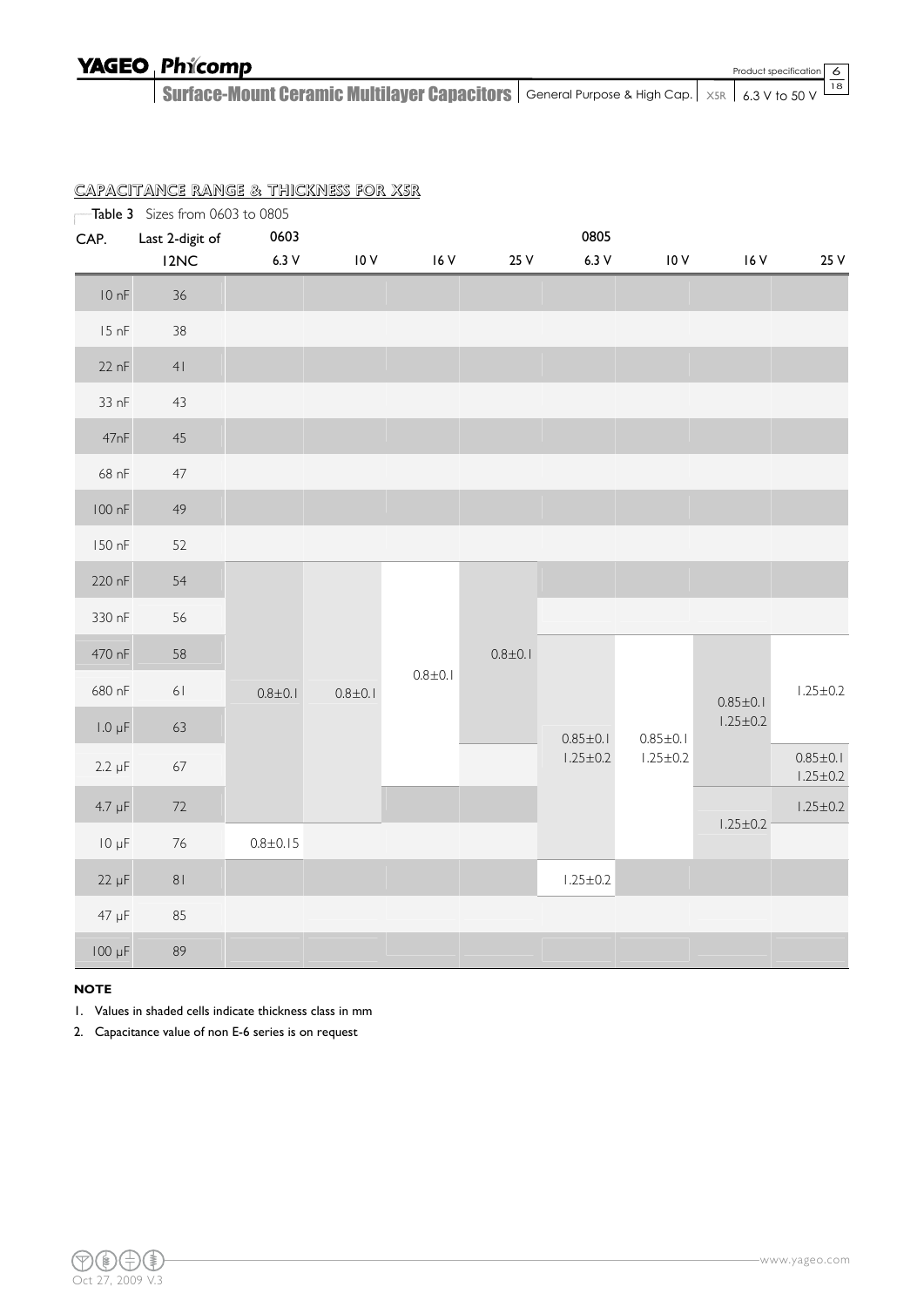7

Surface-Mount Ceramic Multilayer Capacitors  $|$  General Purpose & High Cap.  $|$   $\times$ sr  $|$  6.3 V to 50 V 18

|             | Table 4 Sizes from 1206 to 1812 |                |                |                |                |                                      |                                  |               |               |               |
|-------------|---------------------------------|----------------|----------------|----------------|----------------|--------------------------------------|----------------------------------|---------------|---------------|---------------|
| CAP.        | Last 2-digit of                 | 1206           |                |                |                | 1210                                 |                                  |               |               | 1812          |
|             | 12NC                            | 6.3V           | 10V            | 16 V           | 25 V           | 6.3V                                 | 10V                              | 16V           | 25 V          | $6.3 V$       |
| 10nF        | 36                              |                |                |                |                |                                      |                                  |               |               |               |
| 15 nF       | 38                              |                |                |                |                |                                      |                                  |               |               |               |
| 22 nF       | 4 <sub>l</sub>                  |                |                |                |                |                                      |                                  |               |               |               |
| 33 nF       | 43                              |                |                |                |                |                                      |                                  |               |               |               |
| 47 nF       | $45\,$                          |                |                |                |                |                                      |                                  |               |               |               |
| 68 nF       | 47                              |                |                |                |                |                                      |                                  |               |               |               |
| 100 nF      | 49                              |                |                |                |                |                                      |                                  |               |               |               |
| 150 nF      | 52                              |                |                |                |                |                                      |                                  |               |               |               |
| 220 nF      | 54                              |                |                |                |                |                                      |                                  |               |               |               |
| 330 nF      | 56                              |                |                |                |                |                                      |                                  |               |               |               |
| 470 nF      | 58                              |                |                |                |                |                                      |                                  |               |               |               |
| 680 nF      | 61                              |                |                |                |                |                                      |                                  |               |               |               |
| $1.0 \mu F$ | 63                              |                |                |                |                |                                      |                                  |               |               |               |
| $2.2 \mu F$ | 67                              |                |                |                | $1.15 \pm 0.1$ |                                      |                                  |               |               |               |
| $4.7 \mu F$ | $72\,$                          | $1.15 \pm 0.1$ | $1.15 \pm 0.1$ | $1.15 \pm 0.1$ |                |                                      |                                  |               |               |               |
| $10 \mu F$  | $76\,$                          |                | $1.6 \pm 0.2$  | $1.6 \pm 0.2$  | $1.6 \pm 0.2$  |                                      | $1.9 \pm 0.2$                    | $1.9 + 0.2$   | $1.9 \pm 0.2$ |               |
| $22 \mu F$  | $8\,$ l                         | $1.6 \pm 0.2$  |                |                |                | $2.0 \pm 0.2$<br>$(3)$ 2.5 $\pm$ 0.2 | 2.0 ± 0.2<br>$(3)$ 2.5 $\pm$ 0.2 | $2.5 \pm 0.2$ |               |               |
| 47 µF       | 85                              |                |                |                |                |                                      |                                  |               |               | $2.5 \pm 0.2$ |
| $100 \mu F$ | 89                              |                |                |                |                | $2.5 \pm 0.2$                        |                                  |               |               | $3.2 \pm 0.3$ |

#### CAPACITANCE RANGE & THICKNESS FOR X5R

#### **NOTE**

1. Values in shaded cells indicate thickness class in mm

- 2. Capacitance value of non E-6 series is on request
- 3. For special ordering code, please contact local sales force before order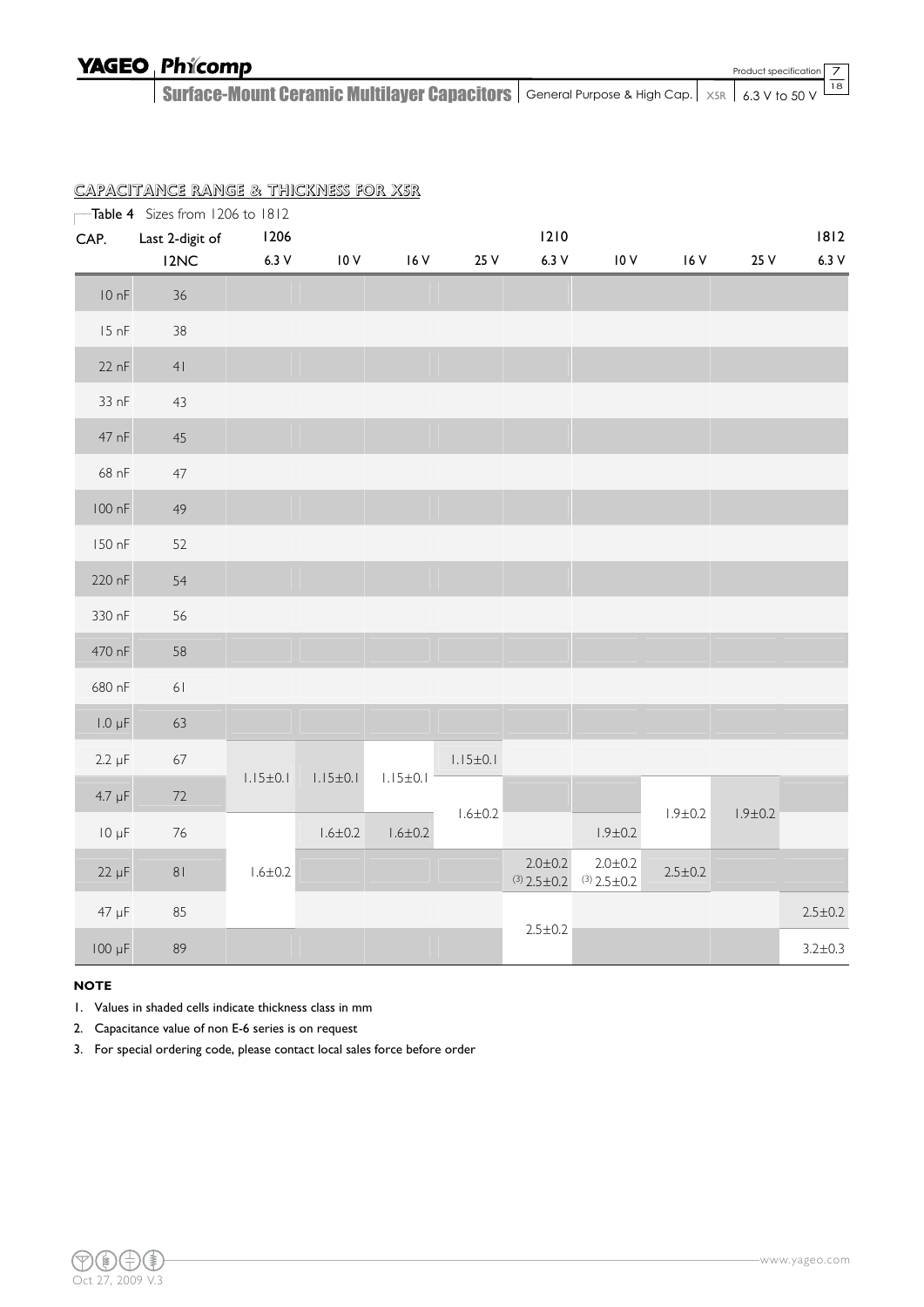8

Surface-Mount Ceramic Multilayer Capacitors  $|$  General Purpose & High Cap.  $|$   $\times$ sr  $|$  6.3 V to 50 V 18

#### THICKNESS CLASSES AND PACKING QUANTITY

| Table 5             |                                           |                                               | Ø180 MM / 7 INCH                                                                                                                                                                                                                                                                                                                                                                             |                                                                                                                                                                                                                                                                                                                                                                                                                                                | Ø330 MM / 13 INCH |                |                                  |
|---------------------|-------------------------------------------|-----------------------------------------------|----------------------------------------------------------------------------------------------------------------------------------------------------------------------------------------------------------------------------------------------------------------------------------------------------------------------------------------------------------------------------------------------|------------------------------------------------------------------------------------------------------------------------------------------------------------------------------------------------------------------------------------------------------------------------------------------------------------------------------------------------------------------------------------------------------------------------------------------------|-------------------|----------------|----------------------------------|
| SIZE<br><b>CODE</b> | <b>THICKNESS</b><br><b>CLASSIFICATION</b> | <b>TAPE WIDTH</b><br><b>QUANTITY PER REEL</b> | Paper                                                                                                                                                                                                                                                                                                                                                                                        | <b>Blister</b>                                                                                                                                                                                                                                                                                                                                                                                                                                 | Paper             | <b>Blister</b> | <b>QUANTITY</b><br>PER BULK CASE |
| 0201                | $0.3 \pm 0.03$ mm                         | 8 mm                                          | 15,000                                                                                                                                                                                                                                                                                                                                                                                       | $\cdots$                                                                                                                                                                                                                                                                                                                                                                                                                                       | 50,000            | $---$          |                                  |
| 0402                | $0.5 \pm 0.05$ mm                         | $8 \text{ mm}$                                | 10,000                                                                                                                                                                                                                                                                                                                                                                                       | $\overline{a}$                                                                                                                                                                                                                                                                                                                                                                                                                                 | 50,000            | <u></u>        | 50,000                           |
| 0603                | $0.8 \pm 0.1$ mm                          | 8 mm                                          | 4,000                                                                                                                                                                                                                                                                                                                                                                                        | $\frac{1}{2} \left( \frac{1}{2} \right) + \frac{1}{2} \left( \frac{1}{2} \right) + \frac{1}{2} \left( \frac{1}{2} \right) + \frac{1}{2} \left( \frac{1}{2} \right) + \frac{1}{2} \left( \frac{1}{2} \right) + \frac{1}{2} \left( \frac{1}{2} \right) + \frac{1}{2} \left( \frac{1}{2} \right) + \frac{1}{2} \left( \frac{1}{2} \right) + \frac{1}{2} \left( \frac{1}{2} \right) + \frac{1}{2} \left( \frac{1}{2} \right) + \frac{1}{2} \left($ | 15,000            | $---$          | 15,000                           |
|                     | $0.6 \pm 0.1$ mm                          | 8 mm                                          | 4,000                                                                                                                                                                                                                                                                                                                                                                                        | $---$                                                                                                                                                                                                                                                                                                                                                                                                                                          | 20,000            | ---            | 10,000                           |
| 0805                | $0.85 \pm 0.1 \text{ mm}$                 | 8 <sub>mm</sub>                               | 4,000                                                                                                                                                                                                                                                                                                                                                                                        | $\sim$ $\sim$ $\sim$                                                                                                                                                                                                                                                                                                                                                                                                                           | 15,000            | $ -$           | 8,000                            |
|                     | 1,25 $\pm$ 0,2 mm                         | 8 mm                                          | $\frac{1}{2} \frac{1}{2} \frac{1}{2} \frac{1}{2} \frac{1}{2} \frac{1}{2} \frac{1}{2} \frac{1}{2} \frac{1}{2} \frac{1}{2} \frac{1}{2} \frac{1}{2} \frac{1}{2} \frac{1}{2} \frac{1}{2} \frac{1}{2} \frac{1}{2} \frac{1}{2} \frac{1}{2} \frac{1}{2} \frac{1}{2} \frac{1}{2} \frac{1}{2} \frac{1}{2} \frac{1}{2} \frac{1}{2} \frac{1}{2} \frac{1}{2} \frac{1}{2} \frac{1}{2} \frac{1}{2} \frac{$ | 3,000                                                                                                                                                                                                                                                                                                                                                                                                                                          | ---               | 10,000         | 5,000                            |
|                     | $0.6 \pm 0.1$ mm                          | 8 <sub>mm</sub>                               | 4,000                                                                                                                                                                                                                                                                                                                                                                                        | $ -$                                                                                                                                                                                                                                                                                                                                                                                                                                           | 20,000            |                |                                  |
|                     | $0.85 \pm 0.1 \text{ mm}$                 | 8 <sub>mm</sub>                               | 4,000                                                                                                                                                                                                                                                                                                                                                                                        | $---$                                                                                                                                                                                                                                                                                                                                                                                                                                          | 15,000            | $---$          |                                  |
|                     | $1.00 / 1.15 \pm 0.1$ mm                  | 8 mm                                          | $\cdots$                                                                                                                                                                                                                                                                                                                                                                                     | 3,000                                                                                                                                                                                                                                                                                                                                                                                                                                          | $---$             | 10,000         |                                  |
| 1206                | $1.25 \pm 0.2 \text{ mm}$                 | 8 <sub>mm</sub>                               | $---$                                                                                                                                                                                                                                                                                                                                                                                        | 3,000                                                                                                                                                                                                                                                                                                                                                                                                                                          | ---               | 10,000         |                                  |
|                     | $1.6 \pm 0.15$ mm                         | 8 mm                                          | $\cdots$                                                                                                                                                                                                                                                                                                                                                                                     | 2,500                                                                                                                                                                                                                                                                                                                                                                                                                                          | ---               | 10,000         |                                  |
|                     | $1.6 \pm 0.2$ mm                          | 8 <sub>mm</sub>                               | $\cdots$                                                                                                                                                                                                                                                                                                                                                                                     | 2,000                                                                                                                                                                                                                                                                                                                                                                                                                                          | $-$               | 10,000         | $\sim$ $\sim$ $\sim$             |
|                     | $0.6 / 0.7 \pm 0.1$ mm                    | 8 mm                                          | $ -$                                                                                                                                                                                                                                                                                                                                                                                         | 4,000                                                                                                                                                                                                                                                                                                                                                                                                                                          | ---               | 15,000         | $-$                              |
|                     | $0.85 \pm 0.1 \text{ mm}$                 | 8 <sub>mm</sub>                               | $\cdots$                                                                                                                                                                                                                                                                                                                                                                                     | 4,000                                                                                                                                                                                                                                                                                                                                                                                                                                          | ---               | 10,000         |                                  |
|                     | $1.15 \pm 0.1$ mm                         | 8 <sub>mm</sub>                               | $---$                                                                                                                                                                                                                                                                                                                                                                                        | 3,000                                                                                                                                                                                                                                                                                                                                                                                                                                          | ---               | 10,000         | $---$                            |
|                     | $1.15 \pm 0.15$ mm                        | 8 <sub>mm</sub>                               | $\qquad \qquad -$                                                                                                                                                                                                                                                                                                                                                                            | 3,000                                                                                                                                                                                                                                                                                                                                                                                                                                          | $---$             | 10,000         | $\qquad \qquad -$                |
|                     | 1.25 $\pm$ 0.2 mm                         | 8 <sub>mm</sub>                               | $---$                                                                                                                                                                                                                                                                                                                                                                                        | 3,000                                                                                                                                                                                                                                                                                                                                                                                                                                          | ---               | $\overline{a}$ | $---$                            |
| 1210                | $1.5 \pm 0.1$ mm                          | 8 mm                                          | ---                                                                                                                                                                                                                                                                                                                                                                                          | 2,000                                                                                                                                                                                                                                                                                                                                                                                                                                          |                   |                |                                  |
|                     | $1.6 / 1.9 \pm 0.2$ mm                    | 8 mm                                          | $ -$                                                                                                                                                                                                                                                                                                                                                                                         | 2,000                                                                                                                                                                                                                                                                                                                                                                                                                                          | ---               | ---            |                                  |
|                     | $2.0 \pm 0.2$ mm                          | 8 mm                                          | $ -$                                                                                                                                                                                                                                                                                                                                                                                         | 2,000<br>1,000                                                                                                                                                                                                                                                                                                                                                                                                                                 | ---               | ---            |                                  |
|                     | $2.5 \pm 0.2 \text{ mm}$                  | 8 mm                                          | ---                                                                                                                                                                                                                                                                                                                                                                                          | 1,000<br>500                                                                                                                                                                                                                                                                                                                                                                                                                                   | ---               | ---            |                                  |
|                     | $1.15 \pm 0.15$ mm                        | 12 mm                                         | $ -$                                                                                                                                                                                                                                                                                                                                                                                         | 3,000                                                                                                                                                                                                                                                                                                                                                                                                                                          | ---               | $---$          |                                  |
|                     | $1.25 \pm 0.2 \text{ mm}$                 | 12 mm                                         | $---$                                                                                                                                                                                                                                                                                                                                                                                        | 3,000                                                                                                                                                                                                                                                                                                                                                                                                                                          | ---               | $---$          |                                  |
| 1808                | $1.35 \pm 0.15$ mm                        | 12 mm                                         | $ -$                                                                                                                                                                                                                                                                                                                                                                                         | 2,000                                                                                                                                                                                                                                                                                                                                                                                                                                          | ---               |                |                                  |
|                     | $1.5 \pm 0.1$ mm                          | $12 \, \text{mm}$                             | ---                                                                                                                                                                                                                                                                                                                                                                                          | 2,000                                                                                                                                                                                                                                                                                                                                                                                                                                          | ---               | ---            |                                  |
|                     | $1.6 \pm 0.2 \text{ mm}$                  | 12 mm                                         | ---                                                                                                                                                                                                                                                                                                                                                                                          | 2,000                                                                                                                                                                                                                                                                                                                                                                                                                                          | ---               | ---            | $---$                            |
|                     | $2.0 \pm 0.2$ mm                          | $12 \, \text{mm}$                             | $\qquad \qquad - -$                                                                                                                                                                                                                                                                                                                                                                          | 2,000                                                                                                                                                                                                                                                                                                                                                                                                                                          | ---               | $---$          | $---$                            |
|                     | $0.6 / 0.85 \pm 0.1$ mm                   | $12 \, \text{mm}$                             | ---                                                                                                                                                                                                                                                                                                                                                                                          | 2,000                                                                                                                                                                                                                                                                                                                                                                                                                                          | ---               | $---$          |                                  |
|                     | $1.15 \pm 0.1$ mm                         | $12 \, \text{mm}$                             | $---$                                                                                                                                                                                                                                                                                                                                                                                        | 1,500                                                                                                                                                                                                                                                                                                                                                                                                                                          | ---               | $---$          | $---$                            |
|                     | $1.15 \pm 0.15$ mm                        | 12 mm                                         | $---$                                                                                                                                                                                                                                                                                                                                                                                        | 1,500                                                                                                                                                                                                                                                                                                                                                                                                                                          | $---$             | $---$          | $\qquad \qquad -$                |
| 1812                | $1.35 \pm 0.15$ mm                        | 12 mm                                         | ---                                                                                                                                                                                                                                                                                                                                                                                          | 1,000                                                                                                                                                                                                                                                                                                                                                                                                                                          | ---               | ---            |                                  |
|                     | $1.5 \pm 0.1$ mm                          | $12 \, \text{mm}$                             | ---                                                                                                                                                                                                                                                                                                                                                                                          | 1,000                                                                                                                                                                                                                                                                                                                                                                                                                                          | ---               | ---            | $---$                            |
|                     | $1.6 \pm 0.2 \text{ mm}$                  | 12 mm                                         | $---$                                                                                                                                                                                                                                                                                                                                                                                        | 1,000                                                                                                                                                                                                                                                                                                                                                                                                                                          | ---               | $---$          | $---$                            |
|                     | $2.0 \pm 0.2$ mm                          | $12 \, \text{mm}$                             | $---$                                                                                                                                                                                                                                                                                                                                                                                        | 1,000                                                                                                                                                                                                                                                                                                                                                                                                                                          | ---               | $---$          |                                  |
|                     | $2.5 \pm 0.2 \text{ mm}$                  | 12 mm                                         | ---                                                                                                                                                                                                                                                                                                                                                                                          | 500                                                                                                                                                                                                                                                                                                                                                                                                                                            | 50,000            | ---            |                                  |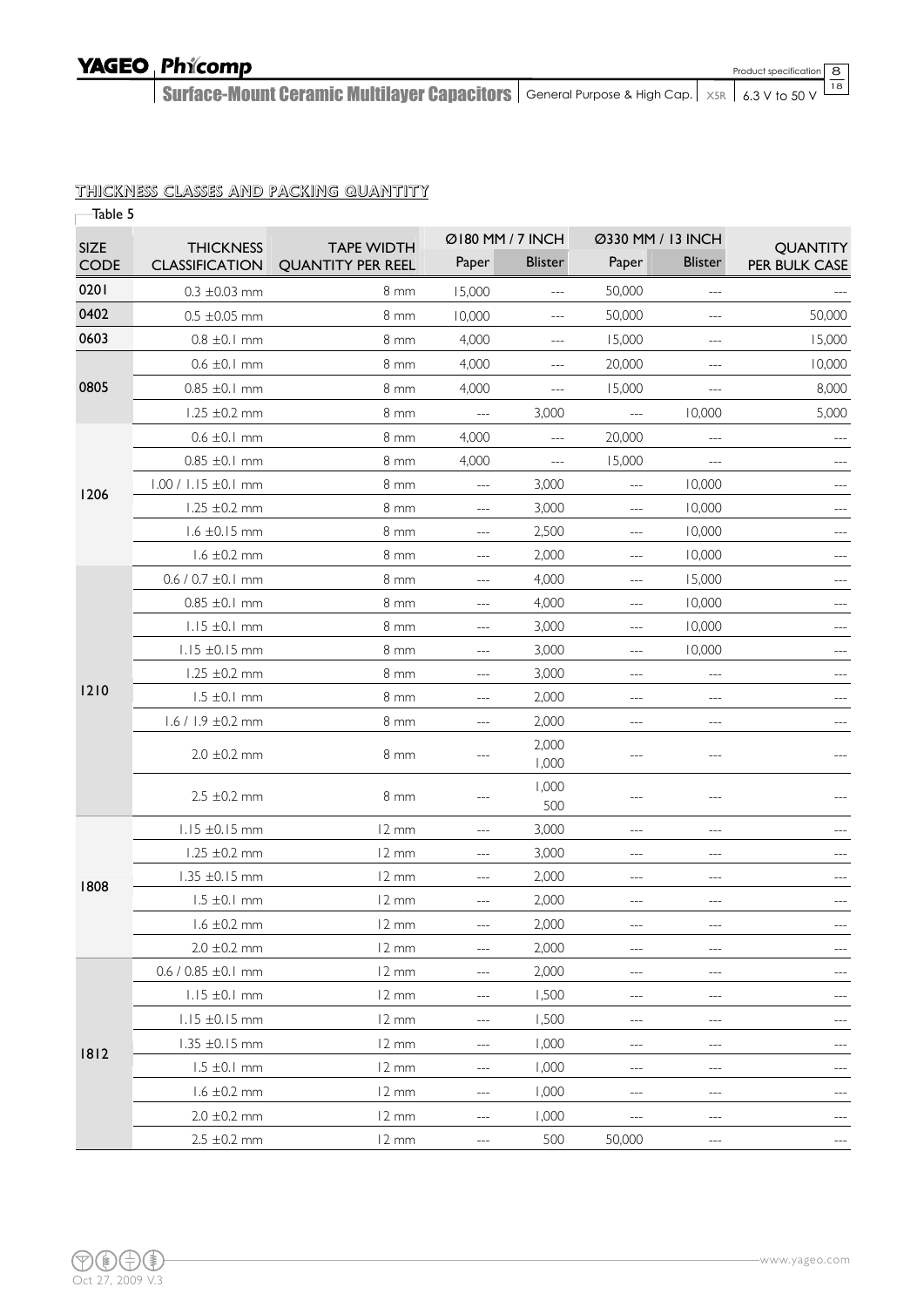Surface-Mount Ceramic Multilayer Capacitors  $|$  General Purpose & High Cap.  $|$   $\times$ sr  $|$  6.3 V to 50 V 18

### ELECTRICAL CHARACTERISTICS

### **X5R DIELECTRIC CAPACITORS; NISN TERMINATIONS**

Unless otherwise stated all electrical values apply at an ambient temperature of 20±1 °C, an atmospheric pressure of 86 to 106 kPa, and a relative humidity of 63 to 67%.

| Table 6                                                 |             |                                      |                                      |                                                                                         |
|---------------------------------------------------------|-------------|--------------------------------------|--------------------------------------|-----------------------------------------------------------------------------------------|
| <b>DESCRIPTION</b>                                      |             |                                      |                                      | <b>VALUE</b>                                                                            |
| Capacitance range                                       |             |                                      |                                      | 10 nF to 100 µF                                                                         |
| Capacitance tolerance                                   |             |                                      |                                      | $\pm$ 10% and $\pm$ 20%                                                                 |
| Dissipation factor (D.F.)                               |             |                                      |                                      |                                                                                         |
|                                                         | 6.3V        |                                      |                                      | $\leq 5\%$                                                                              |
|                                                         |             | Exception: $0402 \ge 180$ nF;        | $1210 \ge 22 \mu F$                  | $≤ 7%$                                                                                  |
|                                                         |             | $0201 \ge 12$ nF;                    | $0402 \geq 330$ nF;                  | $\leq 10\%$                                                                             |
|                                                         |             | $0603 \ge 2.2 \mu F$ ;               | $0805 \ge 1 \mu F$ ;                 |                                                                                         |
|                                                         |             | $1206 \ge 22 \mu F$                  |                                      |                                                                                         |
|                                                         |             | $0805 \ge 15 \text{ µF}$ ;           | $1210 \ge 100 \mu F$                 | $\leq$ 15%                                                                              |
|                                                         | 10V         |                                      |                                      | $\leq 5\%$                                                                              |
|                                                         |             | Exception: $0402 \ge 180$ nF;        | $0805 \ge 1 \mu F$ ;                 | $\leq 7\%$                                                                              |
|                                                         |             | $1206 \ge 6.8 \,\mu\text{F}$         |                                      |                                                                                         |
|                                                         |             | $0201 \ge 100$ nF;                   | $0402 \geq 330$ nF;                  | $\leq$ 10%                                                                              |
|                                                         |             | $0603 \ge 1 \text{ µF}$ ;            | $0805 \ge 2.2 \text{ }\mu\text{F}$ ; |                                                                                         |
|                                                         |             | $1206 \ge 10 \,\mu F$                |                                      |                                                                                         |
|                                                         | 16 V        |                                      |                                      | $\leq 5\%$                                                                              |
|                                                         |             | Exception: $0402 \ge 180$ nF;        | $0603 \ge 680$ nF;                   | $\leq 7\%$                                                                              |
|                                                         |             | $0805 ≥ 1 \mu F;$                    | 1206 ≥ 6.8 µF                        |                                                                                         |
|                                                         |             | $0402 \geq 330$ nF;                  | $0603 \ge 2.2 \mu F$ ;               | $\leq$ 10%                                                                              |
|                                                         |             | $0805 ≥ 10 \mu F;$                   | 1206 ≥ 10 µF;                        |                                                                                         |
|                                                         |             | $1210 ≥ 10 \mu F$                    |                                      |                                                                                         |
|                                                         | $\geq$ 25 V |                                      |                                      | $\leq 3.5\%$                                                                            |
|                                                         |             | Exception: $0402 \ge 27$ nF;         | $0603 \ge 220$ nF;                   | $\leq 5\%$                                                                              |
|                                                         |             | $0805 \ge 2.2 \text{ }\mu\text{F}$ ; | $1206 \ge 4.7 \text{ }\mu\text{F}$ ; |                                                                                         |
|                                                         |             | $1210 \ge 10 \mu F$                  |                                      |                                                                                         |
|                                                         |             | $0402 \ge 180$ nF                    |                                      | $\leq 7\%$                                                                              |
|                                                         |             | $0805 ≥ 4.7 \mu F;$                  | $1206 \ge 10 \,\mu F$                | $\leq$ 10%                                                                              |
| Insulation resistance after 1 minute at $U_r$ (DC)      |             |                                      |                                      | $R_{ins} \geq 10$ G $\Omega$ or $R_{ins} \times C_r \geq 500$ seconds whichever is less |
| Maximum capacitance change as a function of temperature |             |                                      |                                      |                                                                                         |
| (temperature characteristic/coefficient):               |             |                                      |                                      | ±15%                                                                                    |
| Operating temperature range:                            |             |                                      |                                      | $-55$ °C to +85 °C                                                                      |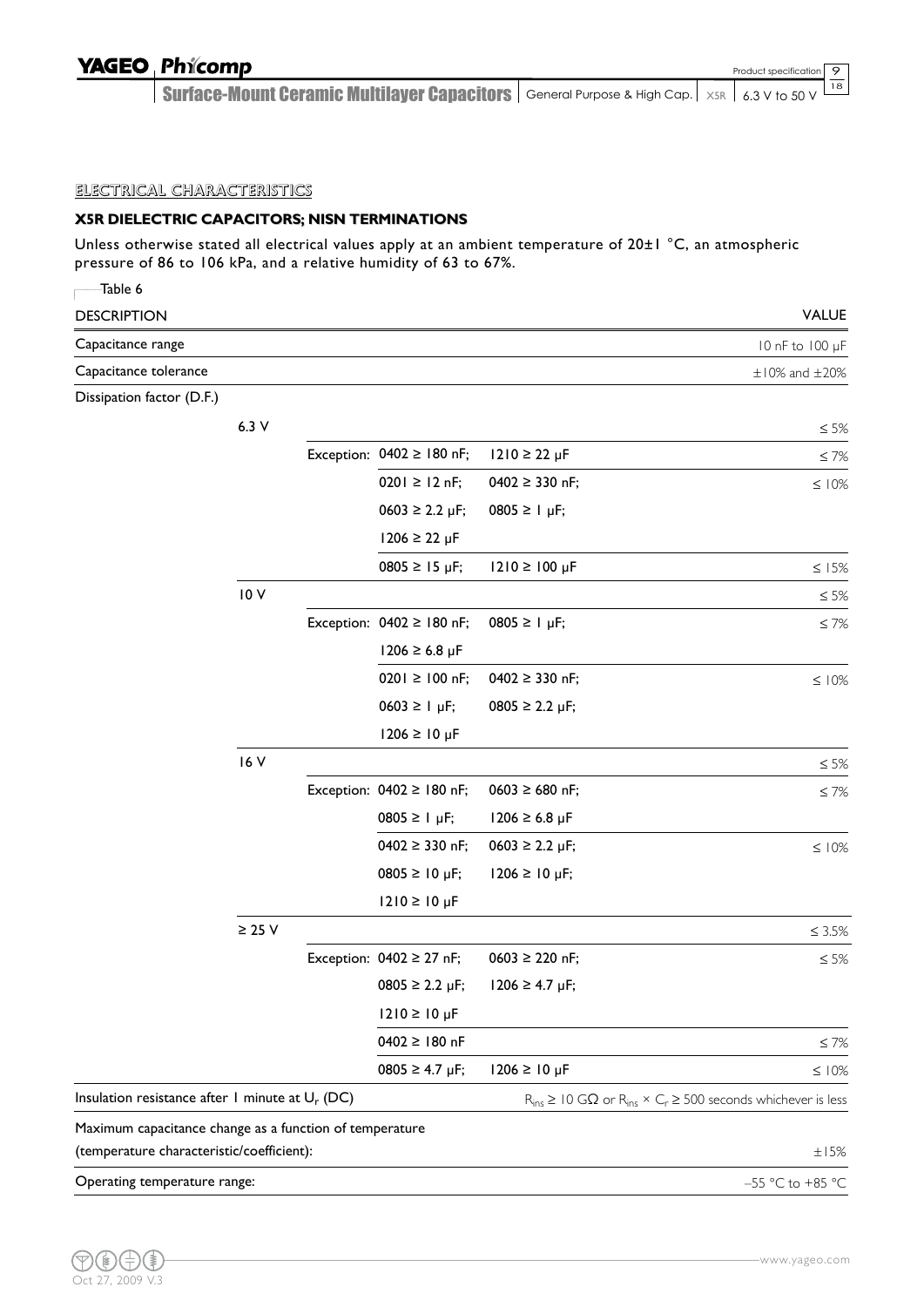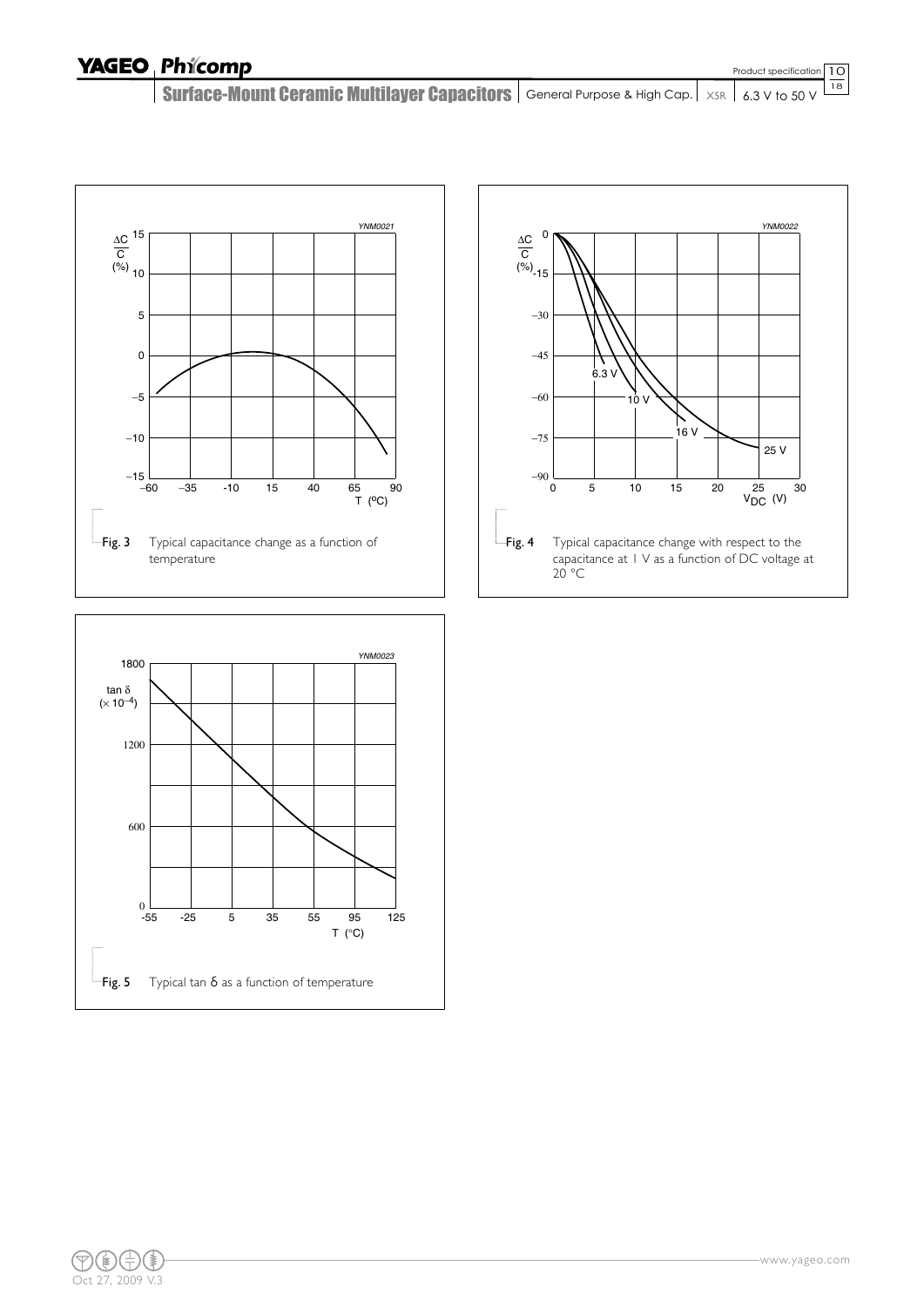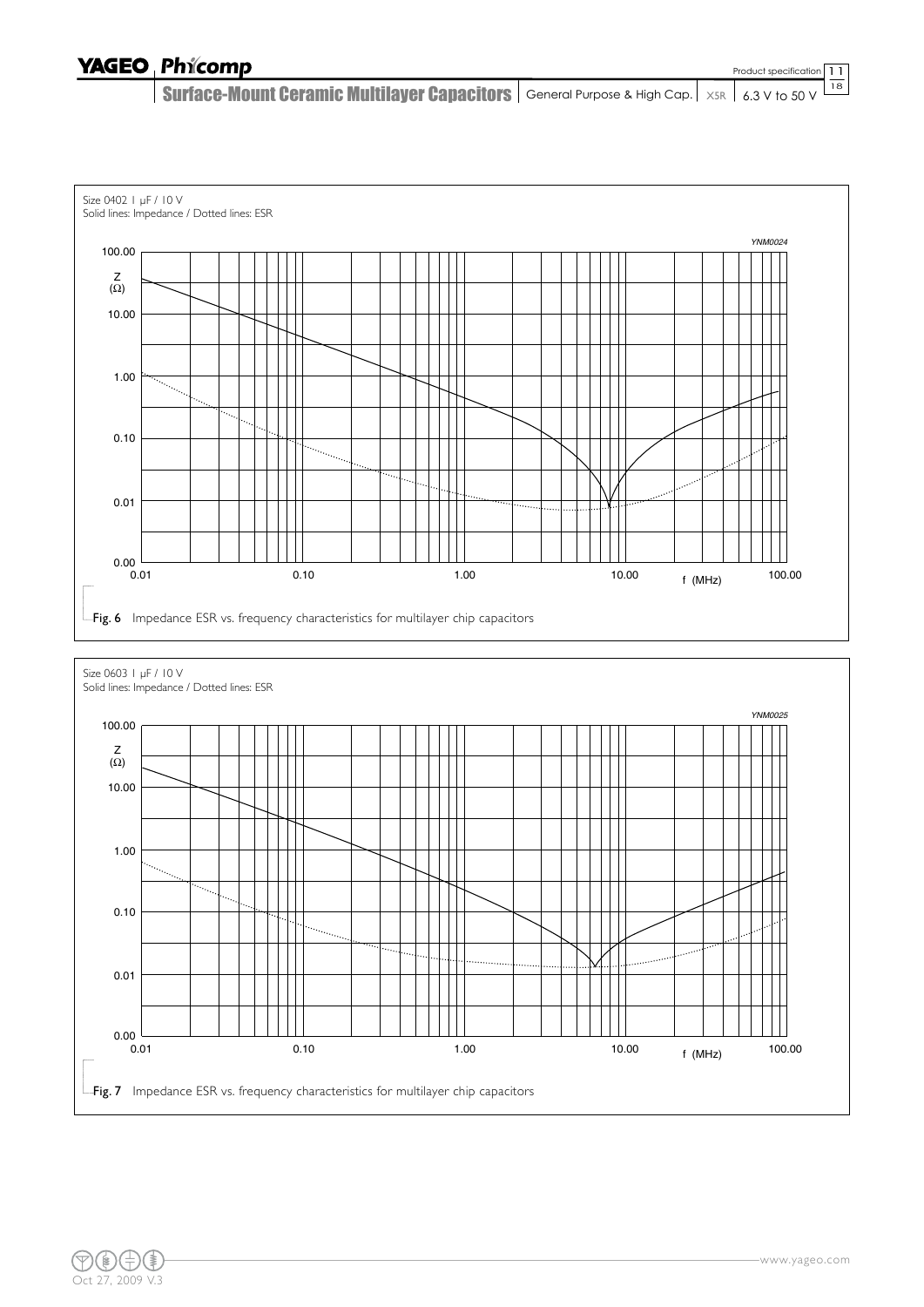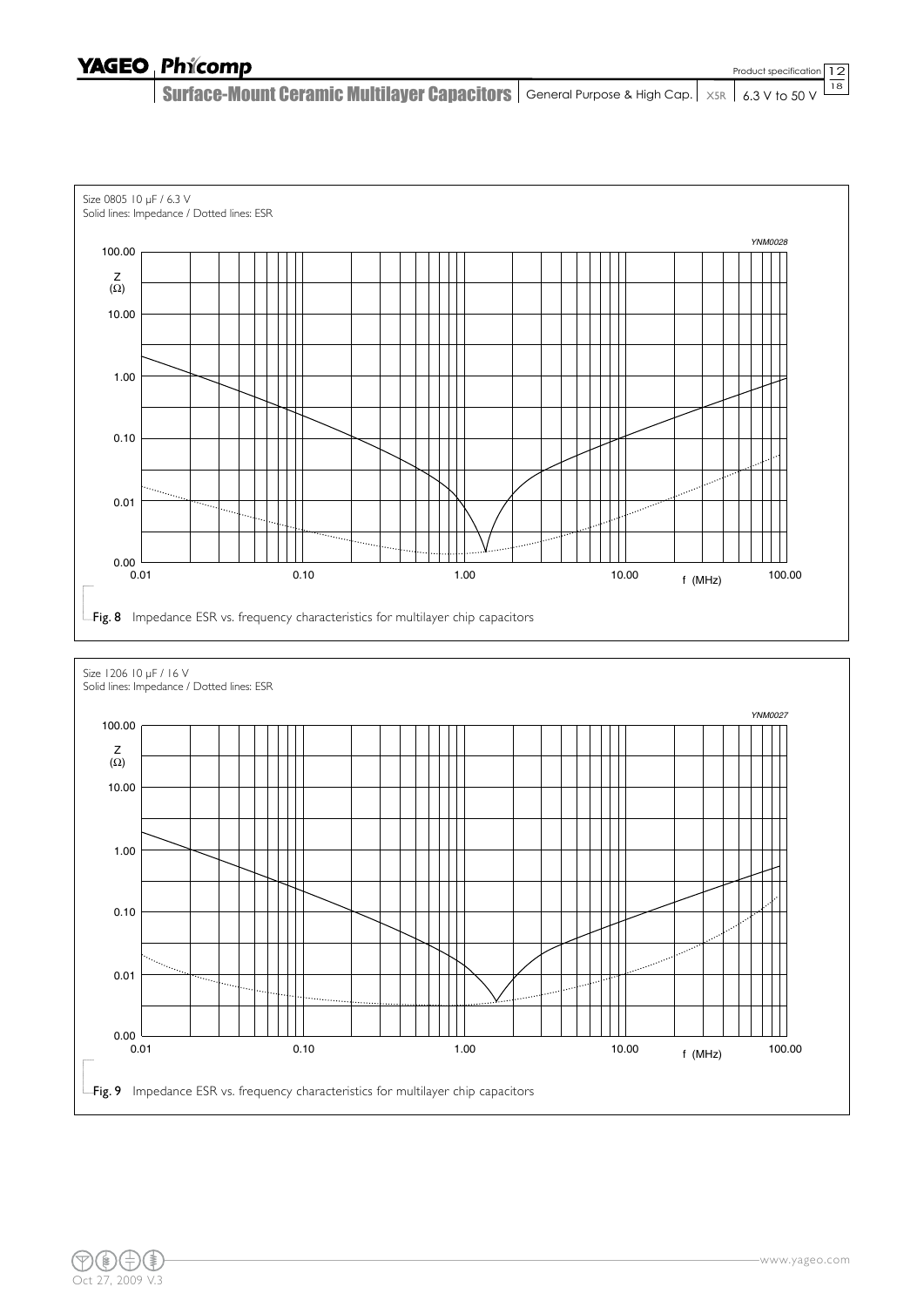Surface-Mount Ceramic Multilayer Capacitors  $|$  General Purpose & High Cap.  $|$   $\times$ sr  $|$  6.3 V to 50 V 18



#### SOLDERING RECOMMENDATION

| <b>SIZE</b><br>0402 | 0603          | 0805            | 1206            | $\geq$ 1210 |  |
|---------------------|---------------|-----------------|-----------------|-------------|--|
| $\geq 0.1$ uF       | $\geq$ 1.0 uF | $\geq$ 2.2 µF   | $\geq$ 4.7 µF   | Reflow only |  |
| $< 0.1 \mu F$       | $<$ 1.0 uF    | $<$ 2.2 $\mu$ F | $<$ 4.7 $\mu$ F | $- - -$     |  |
|                     |               |                 |                 |             |  |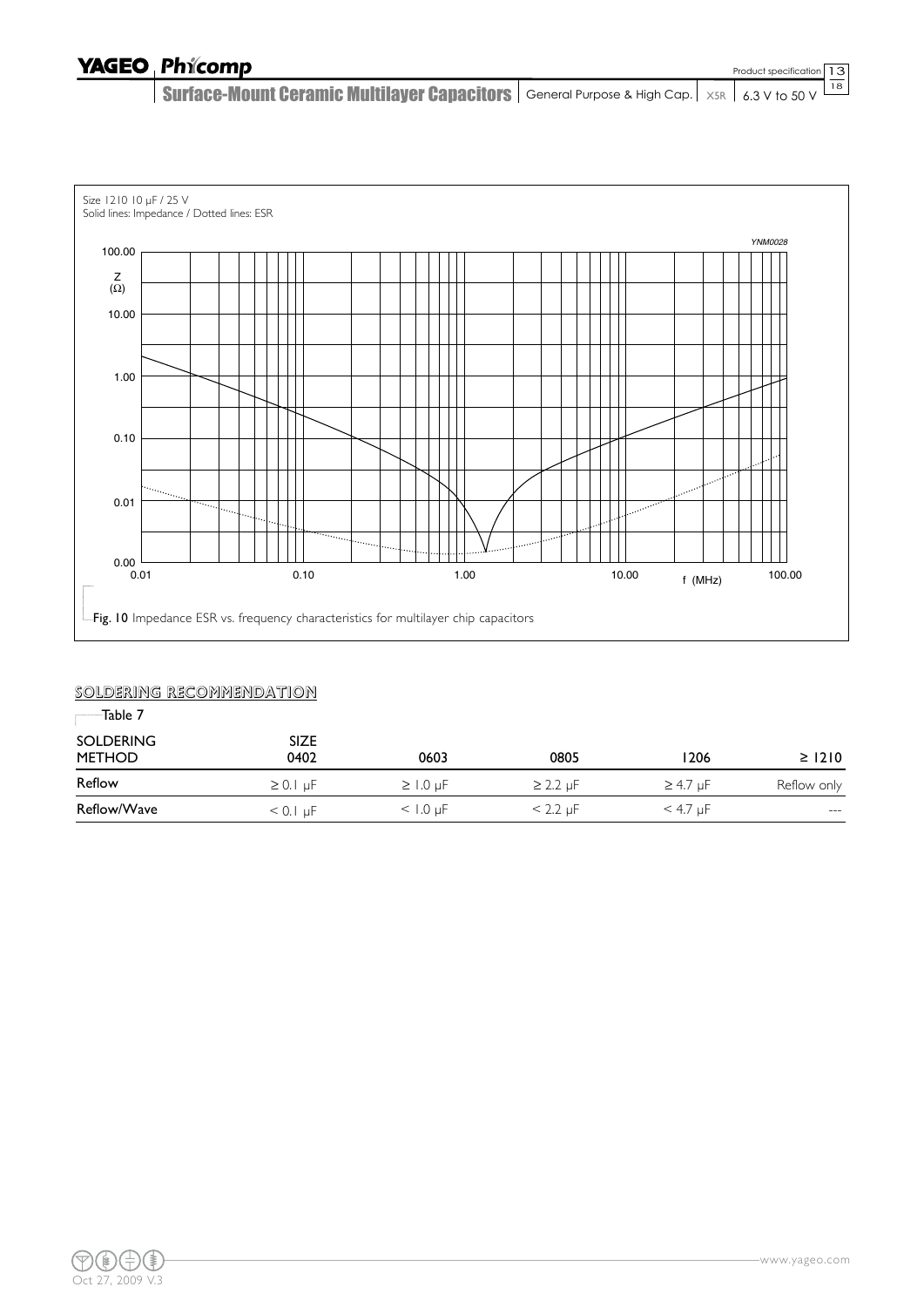Surface-Mount Ceramic Multilayer Capacitors  $|$  General Purpose & High Cap.  $|$   $\times$ sr  $|$  6.3 V to 50 V

#### TESTS AND REQUIREMENTS

| Table 8                                           | Test procedures and requirements |       |                                                                                                                                                                    |                                                                                                                                                                                                                                            |  |  |  |  |  |  |
|---------------------------------------------------|----------------------------------|-------|--------------------------------------------------------------------------------------------------------------------------------------------------------------------|--------------------------------------------------------------------------------------------------------------------------------------------------------------------------------------------------------------------------------------------|--|--|--|--|--|--|
| <b>TEST</b>                                       | <b>TEST METHOD</b>               |       | <b>PROCEDURE</b>                                                                                                                                                   | <b>REQUIREMENTS</b>                                                                                                                                                                                                                        |  |  |  |  |  |  |
| Mounting                                          | IEC 60384-<br>4.3<br>21/22       |       | The capacitors may be mounted on printed-circuit boards or<br>ceramic substrates                                                                                   | No visible damage                                                                                                                                                                                                                          |  |  |  |  |  |  |
| Visual<br>inspection<br>and<br>dimension<br>check |                                  | 4.4   | Any applicable method using $\times$ 10 magnification                                                                                                              | In accordance with specification                                                                                                                                                                                                           |  |  |  |  |  |  |
| Capacitance                                       |                                  | 4.5.1 | Class 2:<br>f = 1 KHz for $C \le 10$ µF, measuring at voltage 1 $V_{rms}$ at 20 °C<br>f = 120 Hz for C > 10 µF, measuring at voltage 0.5 $V_{rms}$ at 20 °C        | Within specified tolerance                                                                                                                                                                                                                 |  |  |  |  |  |  |
| Dissipation<br>factor (D.F.)                      |                                  | 4.5.2 | Class 2:<br>f = 1 KHz for $C \le 10$ µF, measuring at voltage 1 V <sub>rms</sub> at 20 °C<br>f = 120 Hz for C > 10 µF, measuring at voltage 0.5 $V_{rms}$ at 20 °C | In accordance with specification                                                                                                                                                                                                           |  |  |  |  |  |  |
| Insulation<br>resistance                          |                                  | 4.5.3 | At $U_r$ (DC) for 1 minute                                                                                                                                         | In accordance with specification                                                                                                                                                                                                           |  |  |  |  |  |  |
| Temperature<br>characteristic                     |                                  | 4.6   | Class 2:<br>Between minimum and maximum temperature<br>X5R: -55 °C to +85 °C<br>Normal Temperature: 20 °C                                                          | <general purpose="" series=""><br/><math display="inline">\Delta{\text{C/C}}</math><br/>Class 2:<br/><math>X5R: \pm 15%</math><br/><high capacitance="" series=""><br/><math>\Delta C/C</math><br/>Class 2:<br/>X5R: ±15%</high></general> |  |  |  |  |  |  |
| Adhesion                                          |                                  | 4.7   | A force applied for 10 seconds to the line joining the terminations<br>and in a plane parallel to the substrate                                                    | Force<br>size $\geq$ 0603: 5N<br>$size = 0402: 2.5N$<br>$size = 0201:1N$                                                                                                                                                                   |  |  |  |  |  |  |

14 18

Product specification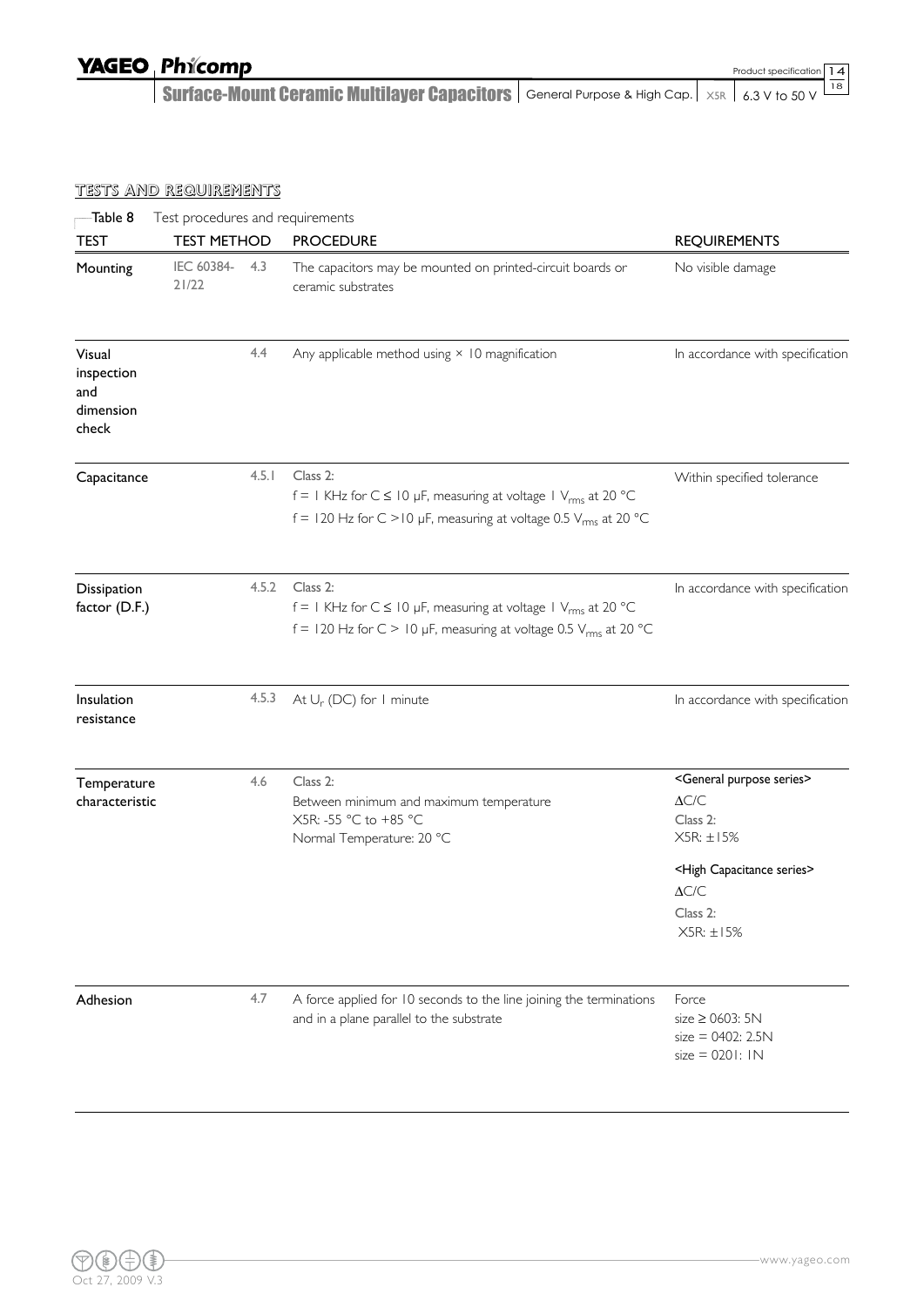| <b>TEST</b><br><b>Bond</b><br>strength of<br>plating on<br>end face | <b>TEST METHOD</b>  |      | <b>PROCEDURE</b>                                                                                                                                                                                                                                                                                                                                                                                                                                                                                                                                              | <b>REQUIREMENTS</b>                                                                                                                                                                                                                                                                 |  |
|---------------------------------------------------------------------|---------------------|------|---------------------------------------------------------------------------------------------------------------------------------------------------------------------------------------------------------------------------------------------------------------------------------------------------------------------------------------------------------------------------------------------------------------------------------------------------------------------------------------------------------------------------------------------------------------|-------------------------------------------------------------------------------------------------------------------------------------------------------------------------------------------------------------------------------------------------------------------------------------|--|
|                                                                     | IEC 60384-<br>21/22 | 4.8  | Mounting in accordance with IEC 60384-22<br>paragraph 4.3                                                                                                                                                                                                                                                                                                                                                                                                                                                                                                     | No visible damage                                                                                                                                                                                                                                                                   |  |
|                                                                     |                     |      | Conditions: bending I mm at a rate of I mm/s,<br>radius jig 340 mm                                                                                                                                                                                                                                                                                                                                                                                                                                                                                            | <general purpose="" series=""><br/><math display="inline">\Delta{\text{C/C}}</math><br/>Class2:<br/><math>X5R: \pm 10\%</math></general>                                                                                                                                            |  |
|                                                                     |                     |      |                                                                                                                                                                                                                                                                                                                                                                                                                                                                                                                                                               | <high capacitance="" series=""><br/><math display="inline">\Delta{\text{C/C}}</math><br/>Class2:<br/>X5R: ±10%</high>                                                                                                                                                               |  |
| Resistance to<br>soldering<br>heat                                  |                     | 4.9  | Precondition: 150 +0/-10 °C for 1 hour, then keep<br>for $24 \pm 1$ hours at room temperature<br>Preheating: for size ≤ 1206: 120 °C to 150 °C for 1<br>minute                                                                                                                                                                                                                                                                                                                                                                                                | Dissolution of the end face plating shall not<br>exceed 25% of the length of the edge<br>concerned                                                                                                                                                                                  |  |
|                                                                     |                     |      | Preheating: for size >1206: 100 °C to 120 °C for 1<br>minute and 170 °C to 200 °C for 1 minute<br>Solder bath temperature: 260 ±5 °C<br>Dipping time: $10 \pm 0.5$ seconds<br>Recovery time: 24 ±2 hours                                                                                                                                                                                                                                                                                                                                                      | <general purpose="" series=""><br/><math display="inline">\Delta{\text{C/C}}</math><br/>Class2:<br/><math>X5R: \pm 10\%</math><br/><high capacitance="" series=""><br/><math display="inline">\Delta{\text{C/C}}</math><br/>Class2:<br/><math>X5R: \pm 10\%</math></high></general> |  |
|                                                                     |                     |      |                                                                                                                                                                                                                                                                                                                                                                                                                                                                                                                                                               | D.F. within initial specified value<br>R <sub>ins</sub> within initial specified value                                                                                                                                                                                              |  |
| Solderability                                                       |                     | 4.10 | Preheated the temperature of 80 °C to 140 °C and The solder should cover over 95% of the<br>maintained for 30 seconds to 60 seconds.<br>Test conditions for lead containing solder alloy<br>Temperature: 235 ±5 °C<br>Dipping time: $2 \pm 0.2$ seconds<br>Depth of immersion: 10 mm<br>Alloy Composition: 60/40 Sn/Pb<br>Number of immersions: I<br>Test conditions for leadfree containing solder alloy<br>Temperature: 245 ±5 °C<br>Dipping time: $3 \pm 0.3$ seconds<br>Depth of immersion: 10 mm<br>Alloy Composition: SAC305<br>Number of immersions: I | critical area of each termination                                                                                                                                                                                                                                                   |  |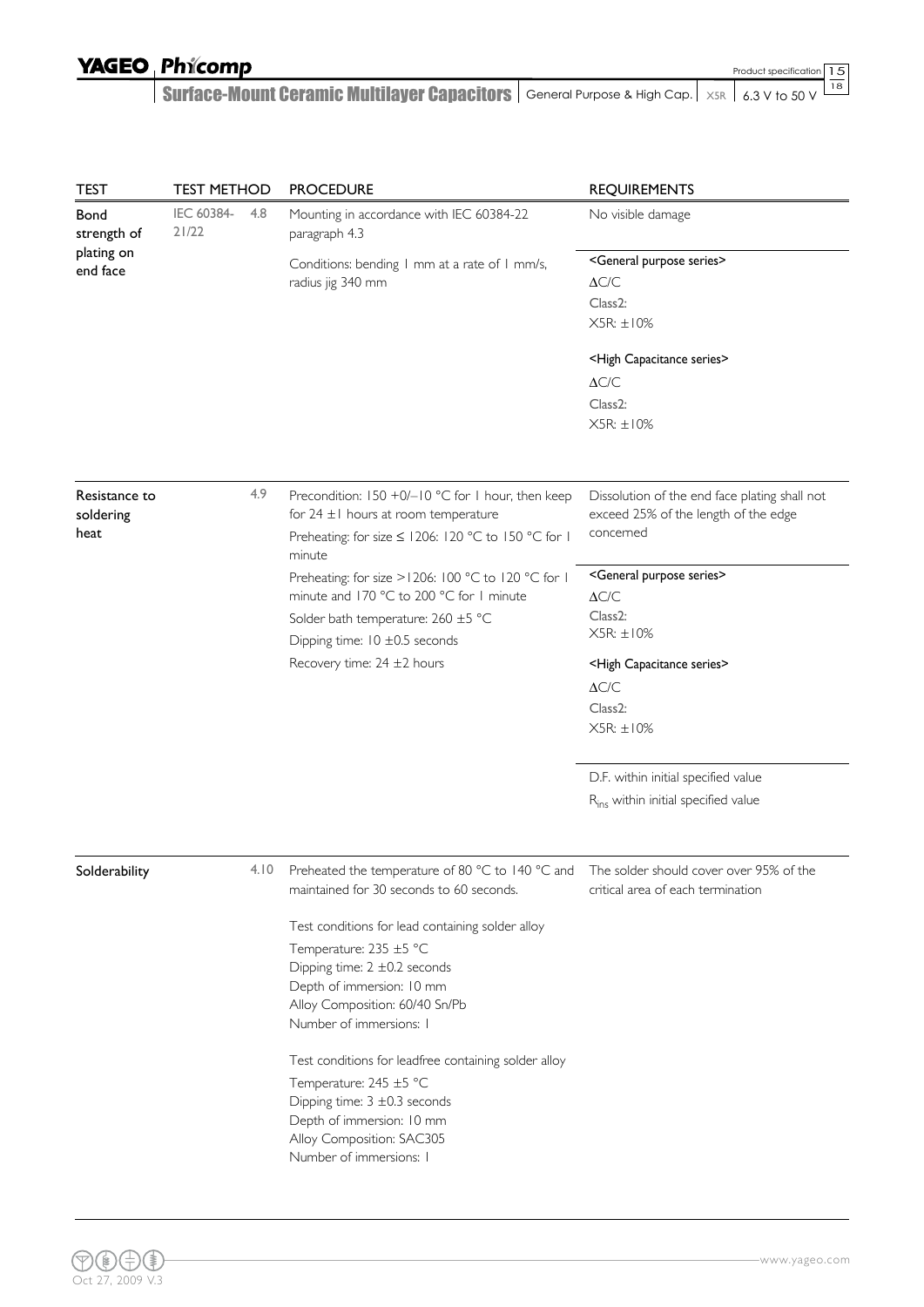Surface-Mount Ceramic Multilayer Capacitors  $|$  General Purpose & High Cap.  $|$   $\times$ sr  $|$  6.3 V to 50 V Product specification

16 18

| <b>TEST</b><br>Rapid change<br>of<br>temperature | <b>TEST METHOD</b>  |                                               | <b>PROCEDURE</b>                                                                                                        | <b>REQUIREMENTS</b>                                                        |
|--------------------------------------------------|---------------------|-----------------------------------------------|-------------------------------------------------------------------------------------------------------------------------|----------------------------------------------------------------------------|
|                                                  | IEC 60384-<br>21/22 | 4.11                                          | Preconditioning;<br>150 +0/-10 °C for 1 hour, then keep for                                                             | No visual damage                                                           |
|                                                  |                     |                                               | $24 \pm 1$ hours at room temperature                                                                                    | <general purpose="" series=""></general>                                   |
|                                                  |                     |                                               |                                                                                                                         | $\Delta{\text{C/C}}$                                                       |
|                                                  |                     |                                               | 5 cycles with following detail:<br>30 minutes at lower category temperature<br>30 minutes at upper category temperature | Class <sub>2</sub> :                                                       |
|                                                  |                     |                                               |                                                                                                                         | X5R: ±15%                                                                  |
|                                                  |                     |                                               |                                                                                                                         | <high capacitance="" series=""></high>                                     |
|                                                  |                     |                                               | Recovery time $24 \pm 2$ hours                                                                                          | $\Delta{\text{C/C}}$                                                       |
|                                                  |                     |                                               |                                                                                                                         | Class <sub>2</sub> :                                                       |
|                                                  |                     |                                               |                                                                                                                         | X5R: ±15%                                                                  |
|                                                  |                     |                                               |                                                                                                                         |                                                                            |
|                                                  |                     |                                               |                                                                                                                         | D.F. meet initial specified value                                          |
|                                                  |                     |                                               |                                                                                                                         | R <sub>ins</sub> meet initial specified value                              |
|                                                  |                     |                                               |                                                                                                                         |                                                                            |
| Damp heat                                        |                     | 4.13                                          | I. Preconditioning, class 2 only:                                                                                       | No visual damage after recovery                                            |
| with $U_r$ load                                  |                     |                                               | 150 +0/-10 °C /1 hour, then keep for<br>$24 \pm 1$ hour at room temp                                                    | <general purpose="" series=""></general>                                   |
|                                                  |                     |                                               | 2. Initial measure:                                                                                                     | $\Delta{\text{C/C}}$                                                       |
|                                                  |                     |                                               | Spec: refer initial spec C, D, IR                                                                                       | Class <sub>2</sub> :                                                       |
|                                                  |                     |                                               | 3. Damp heat test:                                                                                                      | X5R: ±15%                                                                  |
|                                                  |                     |                                               | 500 ±12 hours at 40 ±2 °C;                                                                                              | D.F.                                                                       |
|                                                  |                     | 90 to 95% R.H. 1.0 U <sub>r</sub> applied     | Class <sub>2</sub> :                                                                                                    |                                                                            |
|                                                  |                     |                                               | 4. Recovery:                                                                                                            | $X5R: \leq 16V: \leq 7\%$                                                  |
|                                                  |                     |                                               | Class 2: $24 \pm 2$ hours                                                                                               | ≥ 25V: ≤ 5%                                                                |
|                                                  |                     |                                               | 5. Final measure: C, D, IR                                                                                              | $R_{ins}$                                                                  |
|                                                  |                     |                                               |                                                                                                                         | Class2:                                                                    |
|                                                  |                     |                                               | P.S. If the capacitance value is less than the                                                                          | $X5R: \geq 500 M\Omega$ or $R_{ins} \times C_r \geq 25s$                   |
|                                                  |                     |                                               | minimum value permitted, then after the other                                                                           | whichever is less                                                          |
|                                                  |                     |                                               | measurements have been made the capacitor                                                                               |                                                                            |
|                                                  |                     | shall be precondition according to "IEC 60384 | <high capacitance="" series=""></high>                                                                                  |                                                                            |
|                                                  |                     |                                               | 4.1" and then the requirement shall be met.                                                                             | $\Delta C/C$                                                               |
|                                                  |                     |                                               |                                                                                                                         | Class2:                                                                    |
|                                                  |                     |                                               |                                                                                                                         | X5R: ±20%                                                                  |
|                                                  |                     |                                               |                                                                                                                         | D.F.                                                                       |
|                                                  |                     |                                               |                                                                                                                         | Class <sub>2</sub> :                                                       |
|                                                  |                     |                                               |                                                                                                                         | $X5R: 2 \times \text{initial value max}$                                   |
|                                                  |                     |                                               |                                                                                                                         | $R_{ins}$                                                                  |
|                                                  |                     |                                               |                                                                                                                         | Class2:                                                                    |
|                                                  |                     |                                               |                                                                                                                         | X5R: 500 M $\Omega$ or R <sub>ins</sub> $\times$ C <sub>r</sub> $\geq$ 25s |
|                                                  |                     |                                               |                                                                                                                         | whichever is less                                                          |
|                                                  |                     |                                               |                                                                                                                         |                                                                            |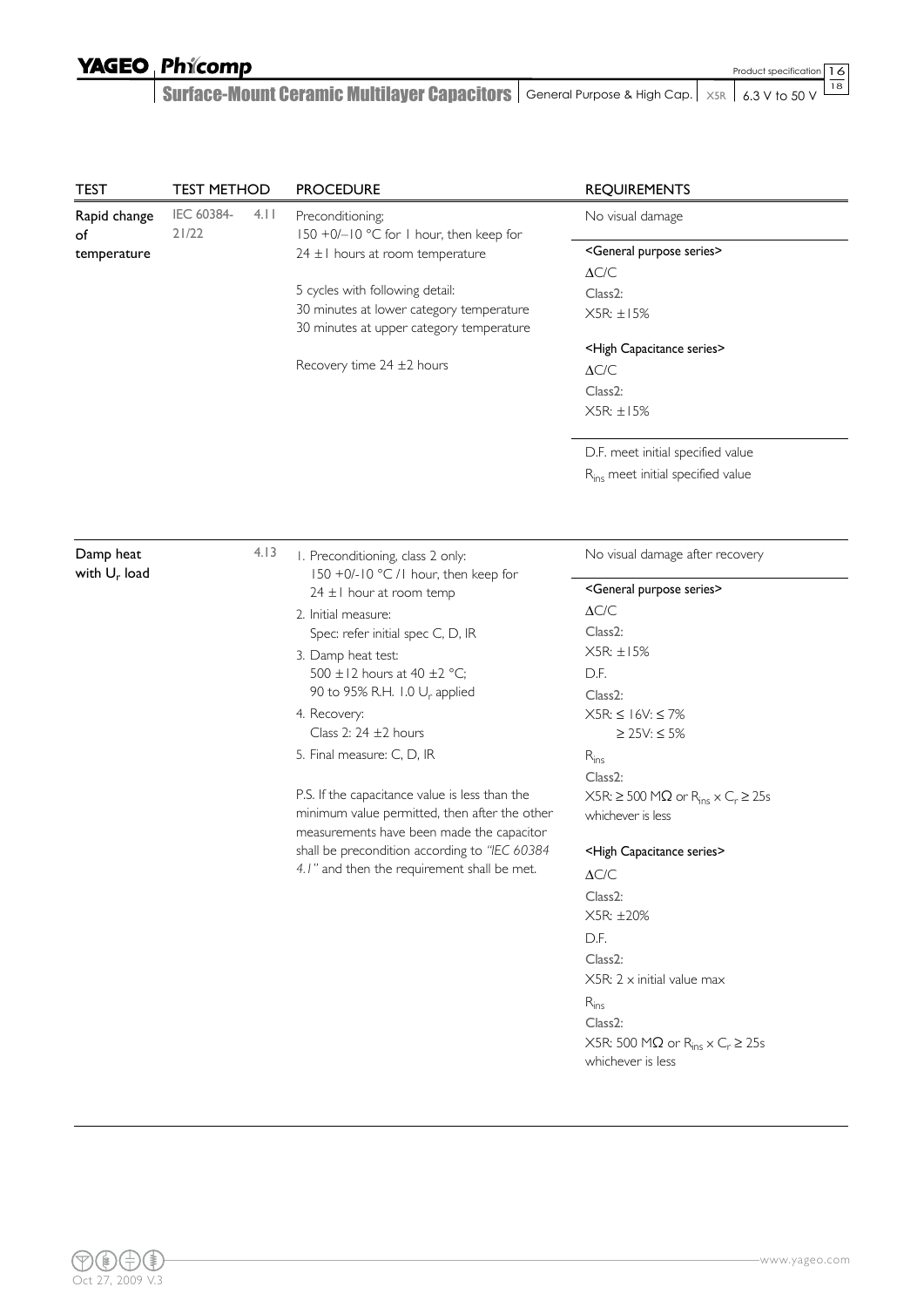17 Product specification

| <b>TEST</b>               | <b>TEST METHOD</b>  |      | <b>PROCEDURE</b>                                                                                                                                                                                                                                                                                                                                               | <b>REQUIREMENTS</b>                                                                                                                                                                                                                                                                                                                                                                                                                                                                                                                                                                                                                                                                                                                         |
|---------------------------|---------------------|------|----------------------------------------------------------------------------------------------------------------------------------------------------------------------------------------------------------------------------------------------------------------------------------------------------------------------------------------------------------------|---------------------------------------------------------------------------------------------------------------------------------------------------------------------------------------------------------------------------------------------------------------------------------------------------------------------------------------------------------------------------------------------------------------------------------------------------------------------------------------------------------------------------------------------------------------------------------------------------------------------------------------------------------------------------------------------------------------------------------------------|
| Endurance                 | IEC 60384-<br>21/22 | 4.14 | I. Preconditioning, class 2 only:<br>150 +0/-10 °C /1 hour, then keep for<br>$24 \pm 1$ hour at room temp<br>2. Initial measure:<br>Spec: refer initial spec C, D, IR<br>3. Endurance test:<br>Temperature: X5R: 85 °C<br>Specified stress voltage applied for 1,000 hours:<br>Applied 2.0 $\times$ U <sub>r</sub> for general product.                        | No visual damage<br><general purpose="" series=""><br/><math>\Delta C/C</math><br/>Class<sub>2</sub>:<br/>X5R: ±15%<br/>D.F.<br/>Class<sub>2</sub>:<br/><math>X5R: \leq 16V: \leq 7%</math><br/>≥ 25V: ≤ 5%<br/><math>R_{ins}</math><br/>Class<sub>2</sub>:<br/><math>X5R: \geq 1,000 M\Omega</math> or <math>R_{ins} \times C_r \geq 50s</math><br/>whichever is less<br/><high capacitance="" series=""><br/><math>\Delta C/C</math><br/>Class 2:<br/>X5R: ±20%<br/>D.F.<br/>Class 2:<br/><math>X5R: 2 \times \text{initial value max}</math><br/><math>R_{ins}</math><br/>Class 2:<br/>X5R: 1,000 M<math>\Omega</math> or R<sub>ins</sub> <math>\times</math> C<sub>r</sub> <math>\geq</math> 50s<br/>whichever is less</high></general> |
|                           |                     |      | Applied $1.5 \times U_r$ for high cap. product.<br>4. Recovery time: 24 ±2 hours<br>5. Final measure: C, D, IR<br>P.S. If the capacitance value is less than the minimum<br>value permitted, then after the other measurements<br>have been made the capacitor shall be precondition<br>according to "IEC 60384 4.1" and then the<br>requirement shall be met. |                                                                                                                                                                                                                                                                                                                                                                                                                                                                                                                                                                                                                                                                                                                                             |
| Voltage proof IEC 60384-1 |                     | 4.6  | Specified stress voltage applied for 1 minute<br>$U_r \leq 100$ V: series applied 2.5 $U_r$<br>$100 \text{ V} < U_r \le 200 \text{ V}$ series applied (1.5 $U_r$ + 100)<br>200 V < $U_r \le 500$ V series applied (1.3 $U_r$ + 100)<br>$U_r$ > 500 V: 1.3 $U_r$<br>1:7.5mA                                                                                     | No breakdown or flashover                                                                                                                                                                                                                                                                                                                                                                                                                                                                                                                                                                                                                                                                                                                   |